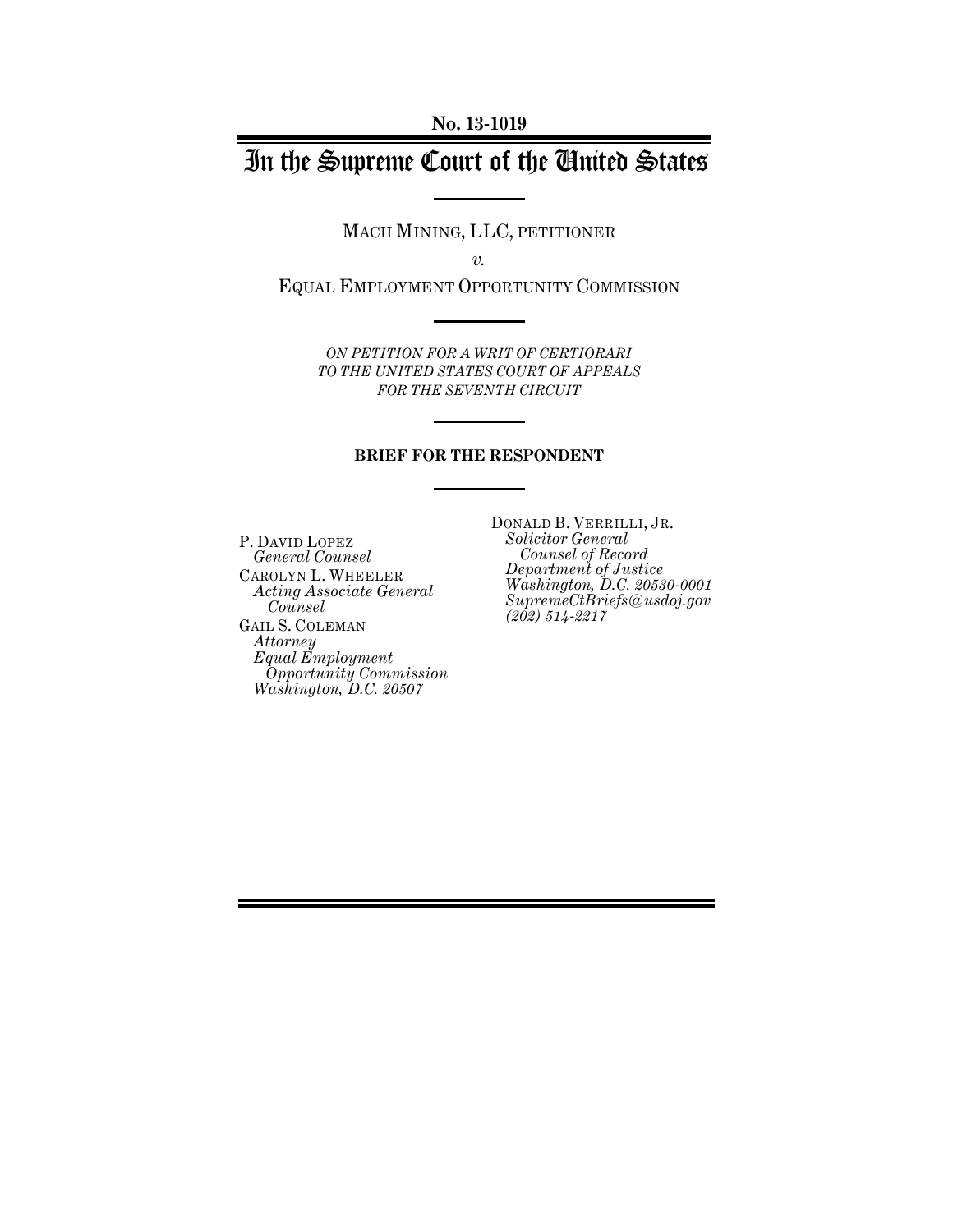### **QUESTION PRESENTED**

Under federal law, once the Equal Employment Opportunity Commission (Commission) determines that there is reasonable cause to support a charge of an unlawful employment practice, the Commission "shall endeavor to eliminate any such alleged unlawful employment practice by informal methods of conference, conciliation, and persuasion." 42 U.S.C. 2000e-5(b). Conciliation efforts may not be "made public by the Commission, its officers or employees" and may not be "used as evidence in a subsequent proceeding" unless all "persons concerned" consent. *Ibid.* If the Commission is "unable to secure from the respondent a conciliation agreement acceptable to the Commission," and at least 30 days have elapsed from the filing of the charge, the Commission may bring suit against the respondent in federal district court. 42 U.S.C.  $2000e-5(f)(1)$ .

The question presented is whether the Commission's alleged failure to engage in sufficient conciliation efforts is subject to judicial review as an implied affirmative defense to the merits of the Commission's suit.

(I)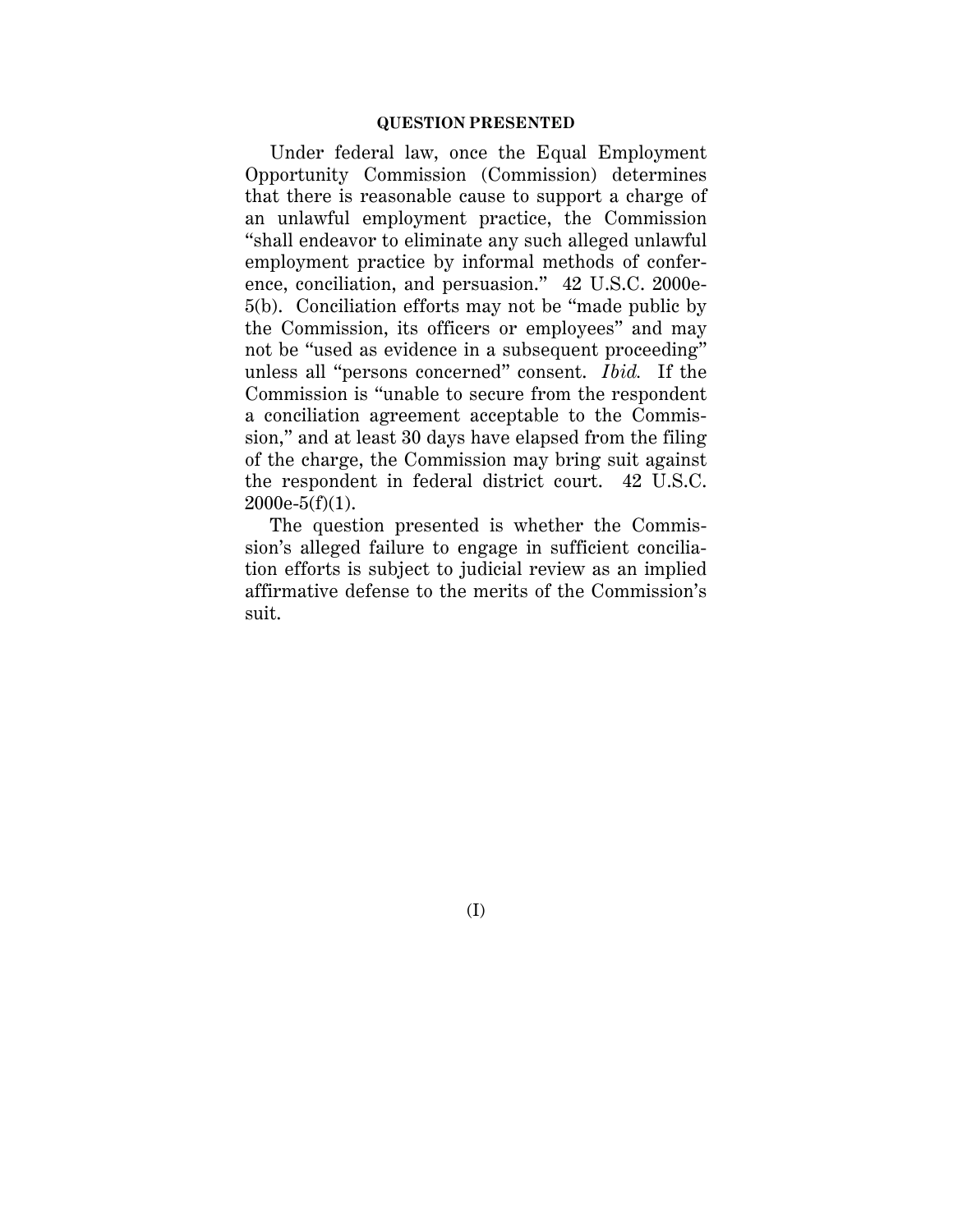### **TABLE OF CONTENTS**

Page

### **TABLE OF AUTHORITIES**

### Cases:

| $EEOC$ v. Agro Distribution, LLC, 555 F.3d 462        |
|-------------------------------------------------------|
|                                                       |
| $EEOC$ v. Asplundh Tree Expert Co., 340 F.3d 1256     |
| (11th Cir. 2003)                                      |
| EEOC v. Bruno's Rest., 13 F.3d 285 (9th Cir. 1993) 16 |
| EEOC v. CRST Van Expedited, Inc., 679 F.3d 657        |
| (8th Cir. 2012)                                       |
| EEOC v. Johnson & Higgins, Inc., 91 F.3d 1529         |
| (2d Cir. 1996), cert. denied, 522 U.S. 808 (1997)15   |
| $EEOC$ v. Keco Indus., Inc., 748 F.2d 1097 (6th Cir.  |
|                                                       |
| EEOC v. Klingler Elec. Corp., 636 F.2d 104            |
|                                                       |
|                                                       |
| $EEOC$ v. Pet, Inc., Funsten Nut Div., 612 F.2d 1001  |
|                                                       |
| $EEOC$ v. Pierce Packing Co., 669 F.2d 605            |
|                                                       |
| EEOC v. Radiator Specialty Co., 610 F.2d 178          |
|                                                       |
| $EEOC$ v. Sears, Roebuck & Co., 650 F.2d 14           |
|                                                       |
|                                                       |
| EEOC v. Zia Co., 582 F.2d 527 (10th Cir. 1978) 14     |

## (III)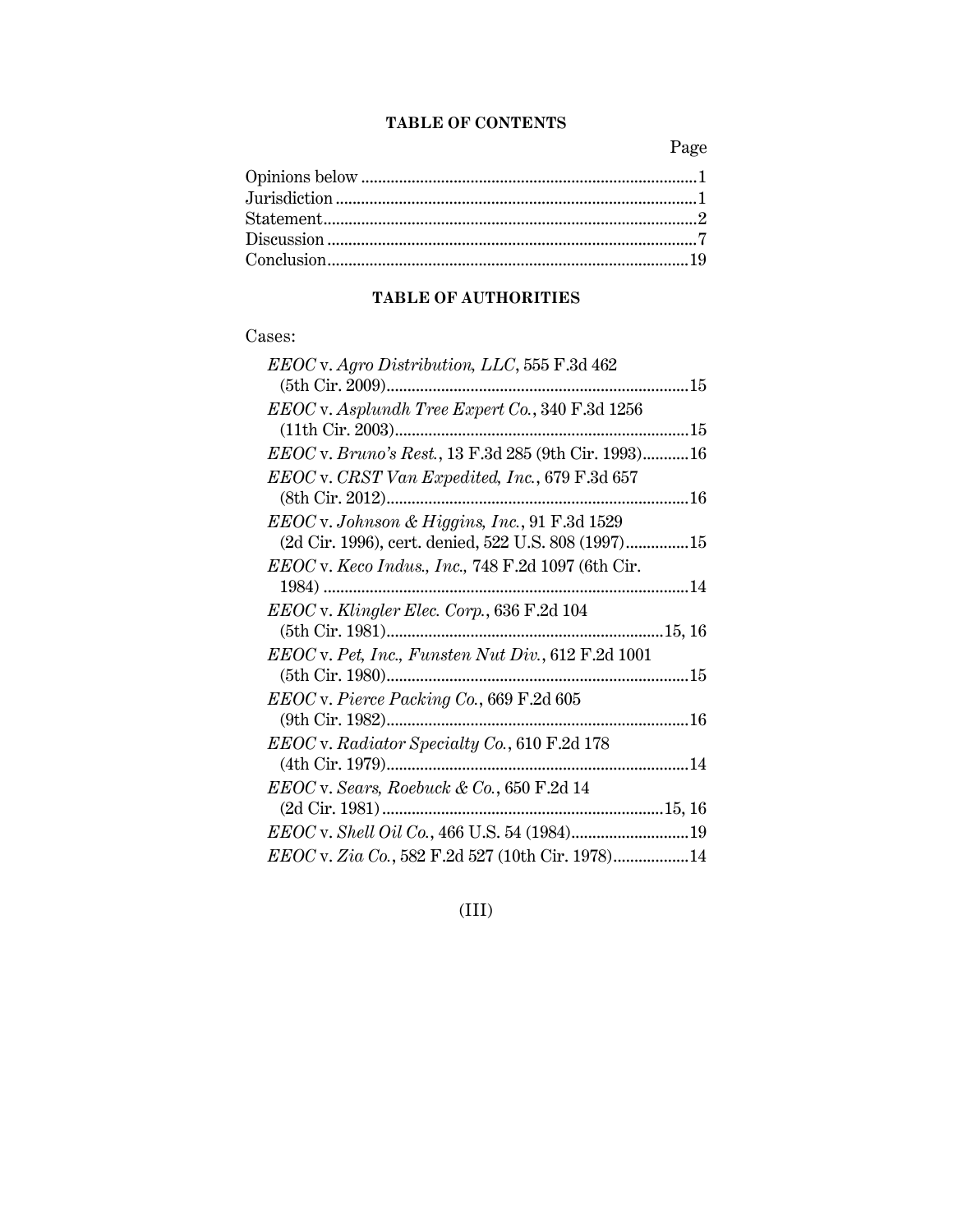| Cases-Continued:                                       | Page |
|--------------------------------------------------------|------|
| Occidental Life Ins. Co. v. EEOC, 432 U.S. 355 (1977)2 |      |
| Patterson v. American Tobacco Co., 535 F.2d 257        |      |
| (4th Cir.), cert. denied, 429 U.S. 920 (1976)  14      |      |
| United States Postal Serv. v. Gregory, 534 U.S. 1      |      |
|                                                        |      |

## Statutes:

| Administrative Procedure Act, 5 U.S.C. 551 et seq. 11 |
|-------------------------------------------------------|
|                                                       |
|                                                       |
| Age Discrimination in Employment Act of 1967,         |
|                                                       |
|                                                       |
| Americans with Disabilities Act of 1990, 42 U.S.C.    |
|                                                       |
|                                                       |
| Civil Rights Act of 1964, Tit. VII, 42 U.S.C. 2000e   |
|                                                       |
|                                                       |
|                                                       |
|                                                       |
| Equal Employment Opportunity Act of 1972,             |
|                                                       |
|                                                       |
| Genetic Information Nondiscrimination Act of 2008,    |
|                                                       |
|                                                       |
|                                                       |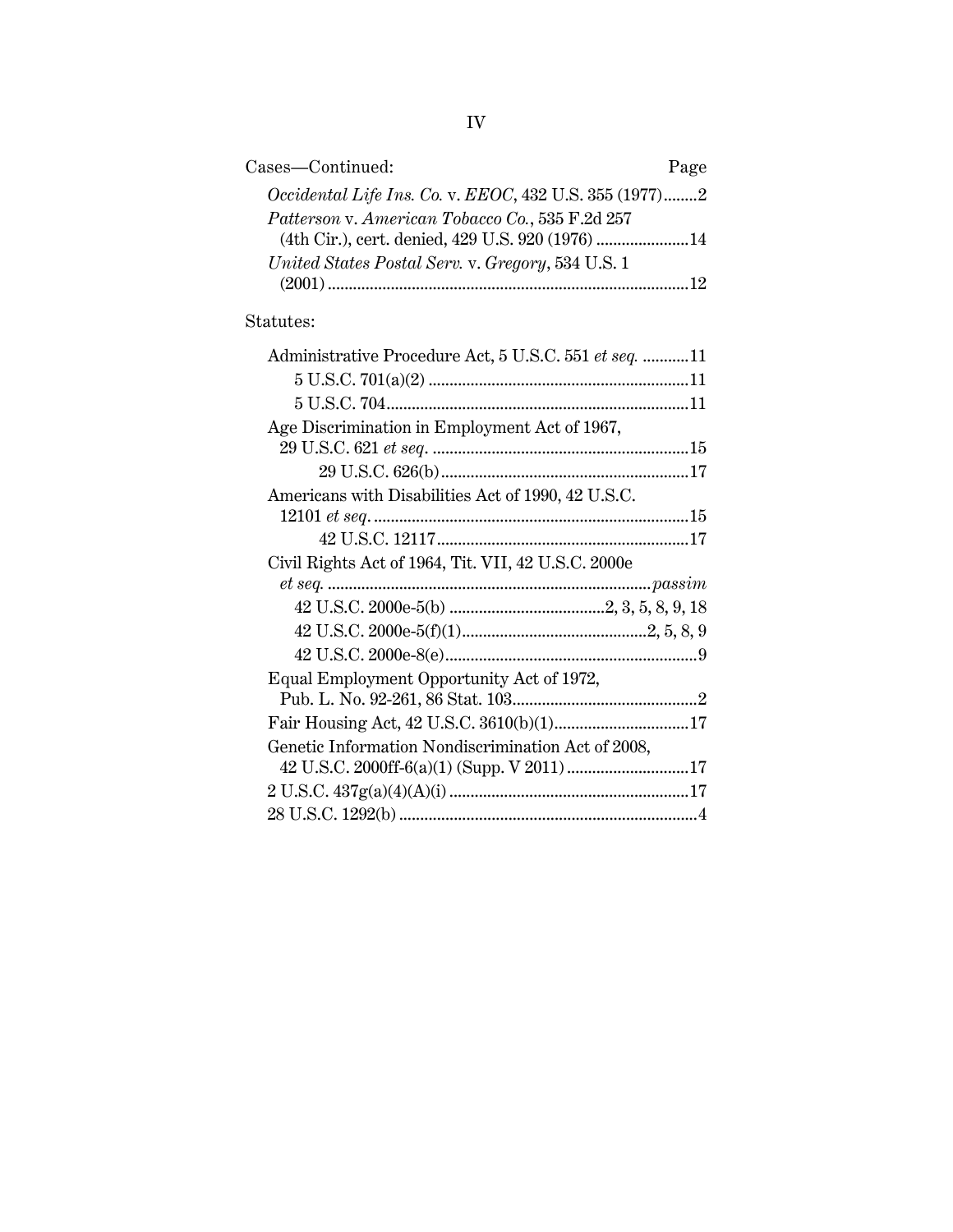| Miscellaneous:                                                                                                                               | Page |
|----------------------------------------------------------------------------------------------------------------------------------------------|------|
| EEOC:                                                                                                                                        |      |
| All Statutes, FY 1997 - FY 2013, http://www.<br>eeoc.gov/eeoc/statistics/enforcement/all.cfm                                                 |      |
| EEOC Litigation Statistics, FY 1997 through FY<br>2013, http://www.eeoc.gov/eeoc/statistics/<br>enforcement/litigation.cfm (last visited May |      |
|                                                                                                                                              |      |

V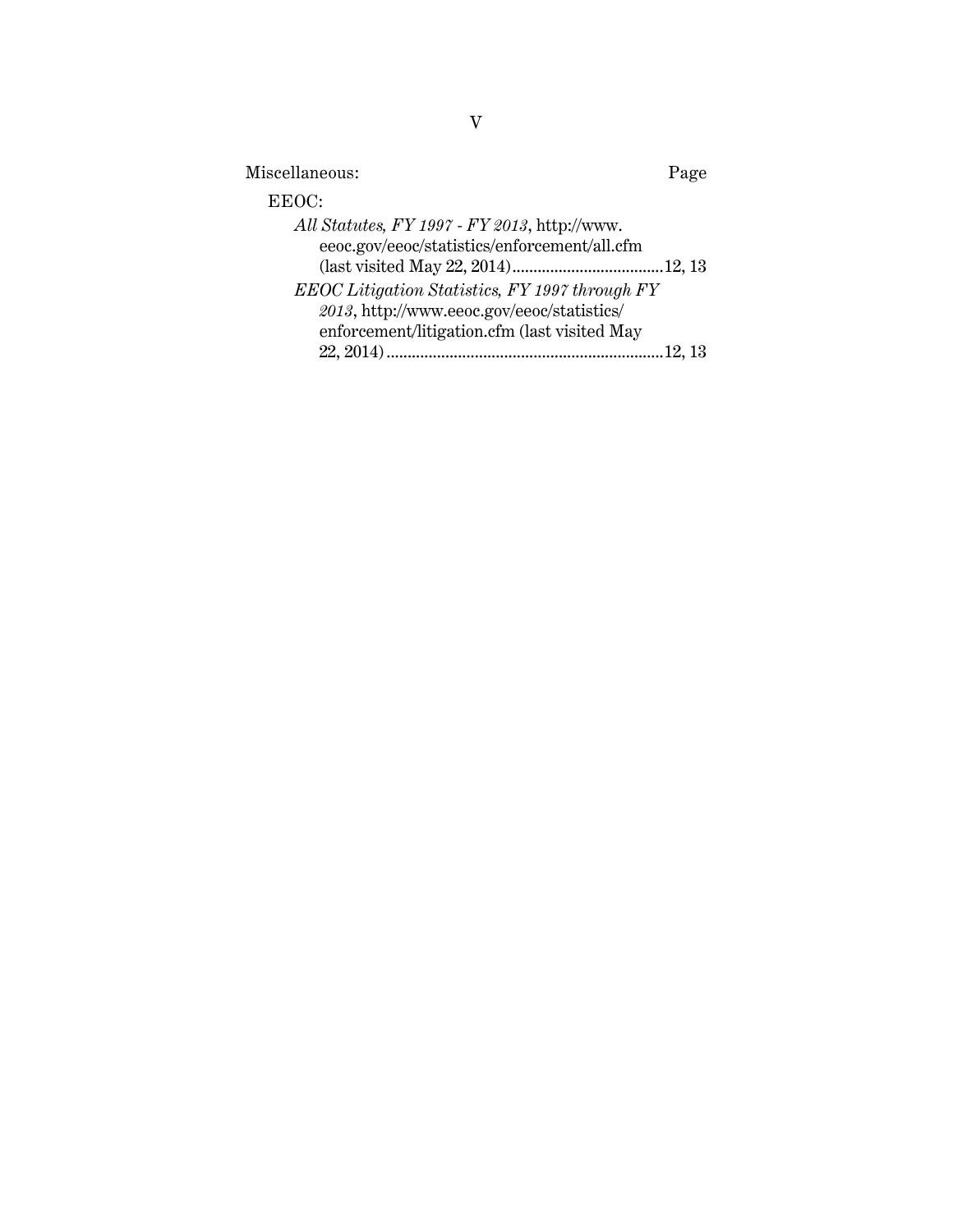## In the Supreme Court of the United States

No. 13-1019 MACH MINING, LLC, PETITIONER

*v.* 

EQUAL EMPLOYMENT OPPORTUNITY COMMISSION

*ON PETITION FOR A WRIT OF CERTIORARI TO THE UNITED STATES COURT OF APPEALS FOR THE SEVENTH CIRCUIT* 

### **BRIEF FOR THE RESPONDENT**

### **OPINIONS BELOW**

The opinion of the court of appeals (Pet. App. 1a-30a) is reported at 738 F.3d 171. The opinions of the district court denying the Equal Employment Opportunity Commission's motion for summary judgment (Pet. App. 31a-41a) and denying reconsideration and certifying the case for interlocutory review (Pet. App. 42a-55a) are not published in the *Federal Reporter* but are available at 2013 WL 319337 and 2013 WL 2177770.

### **JURISDICTION**

The judgment of the court of appeals was entered on December 20, 2013. A petition for a writ of certiorari was filed on February 25, 2014. The jurisdiction of this Court is invoked under 28 U.S.C. 1254(1).

(1)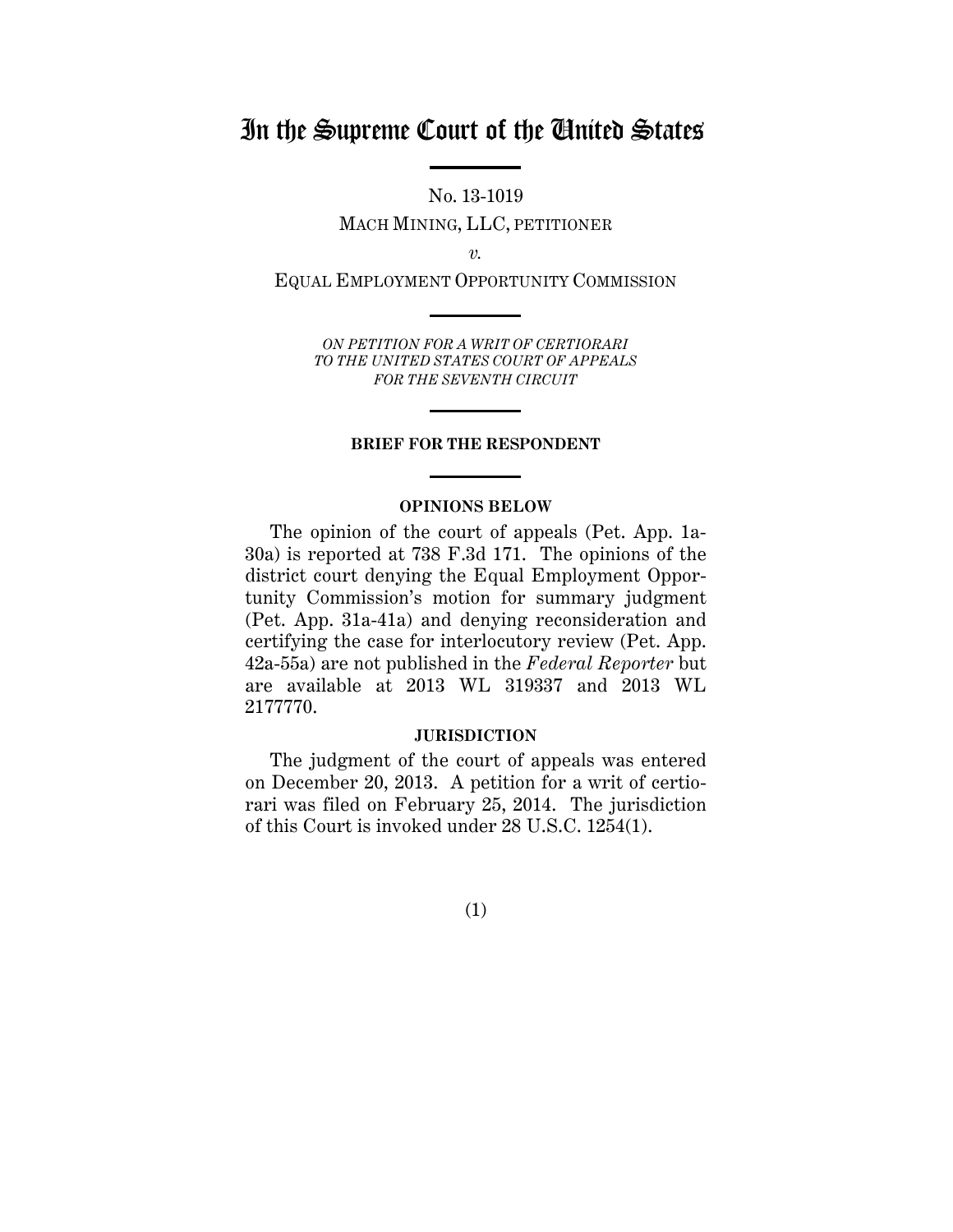#### **STATEMENT**

1. In the Equal Employment Opportunity Act of 1972, Pub. L. No. 92-261, 86 Stat. 103, which amended Title VII of the Civil Rights Act of 1964, 42 U.S.C. 2000e *et seq.*, Congress set out a detailed, multi-step process for the Equal Employment Opportunity Commission (Commission or EEOC) to enforce the statute's prohibition on unlawful employment practices. See *Occidental Life Ins. Co.* v. *EEOC*, 432 U.S. 355, 359 (1977). The process begins when either a person claiming to be aggrieved or a Commission member files a charge of unlawful employment discrimination with the Commission. See 42 U.S.C. 2000e-5(b). The Commission then notifies the respondent of the charge and begins an investigation. *Ibid.* If the Commission determines that there is not reasonable cause to support the charge, it dismisses the charge and promptly notifies the parties. *Ibid.* At that point, the complainant may file his or her own lawsuit. 42 U.S.C. 2000e-5(f)(1).

If the Commission finds reasonable cause to believe that the charge is true, the Commission "shall endeavor to eliminate any such alleged unlawful employment practice by informal methods of conference, conciliation, and persuasion." 42 U.S.C. 2000e-5(b). If more than 30 days have elapsed from the filing of the charge of employment discrimination and "the Commission has been unable to secure from the respondent a conciliation agreement acceptable to the Commission," the Commission may sue the respondent in federal court.  $42$  U.S.C. 2000e- $5(f)(1)$ . By stating that any conciliation agreement must be "acceptable to the Commission," *ibid.*, Congress gave the Commission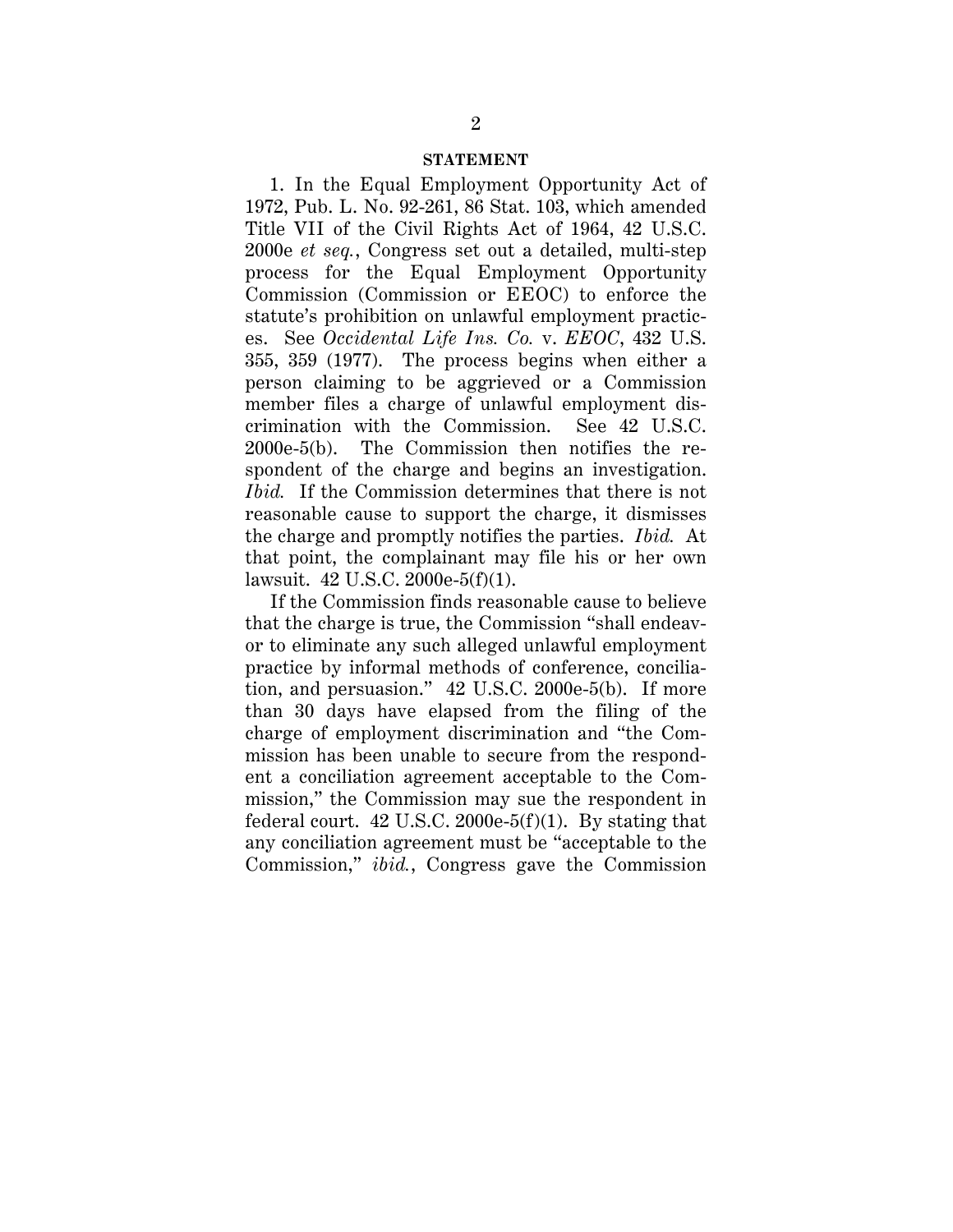sole discretion to decide whether to settle a charge of unlawful employment discrimination or to bring suit.

Congress mandated that all aspects of the conciliation process be kept confidential: "Nothing said or done during and as a part of such informal endeavors may be made public by the Commission, its officers or employees." 42 U.S.C. 2000e-5(b). And Congress provided criminal penalties for violation of this confidentiality mandate. *Ibid.* (authorizing fine of up to \$1000 and imprisonment of up to one year). Further, Congress provided that nothing said or done during the conciliation process may be "used as evidence in a subsequent proceeding without the written consent of the persons concerned." *Ibid.*

2. In 2008, a woman who had unsuccessfully applied for a mining position with petitioner filed a charge of unlawful employment discrimination with the Commission. Pet. App. 3a. She contended that petitioner, which had never hired a woman for a mining position, refused to hire her based on her gender. *Ibid.* The Commission investigated the charge, found reasonable cause to believe petitioner had discriminated against a class of women who applied for mining-related jobs, and invited petitioner to conciliate. *Ibid.* From late 2010 to late 2011, the Commission attempted conciliation with petitioner, but no agreement was reached. *Ibid.* 

The Commission then filed this lawsuit, contending that petitioner engaged in a pattern or practice of unlawful employment discrimination and used employment practices that had a disparate impact on female applicants. Pet. App. 31a-32a; Compl. 1-3. In its answer, petitioner asserted a failure-to-conciliate affirmative defense, contending that the complaint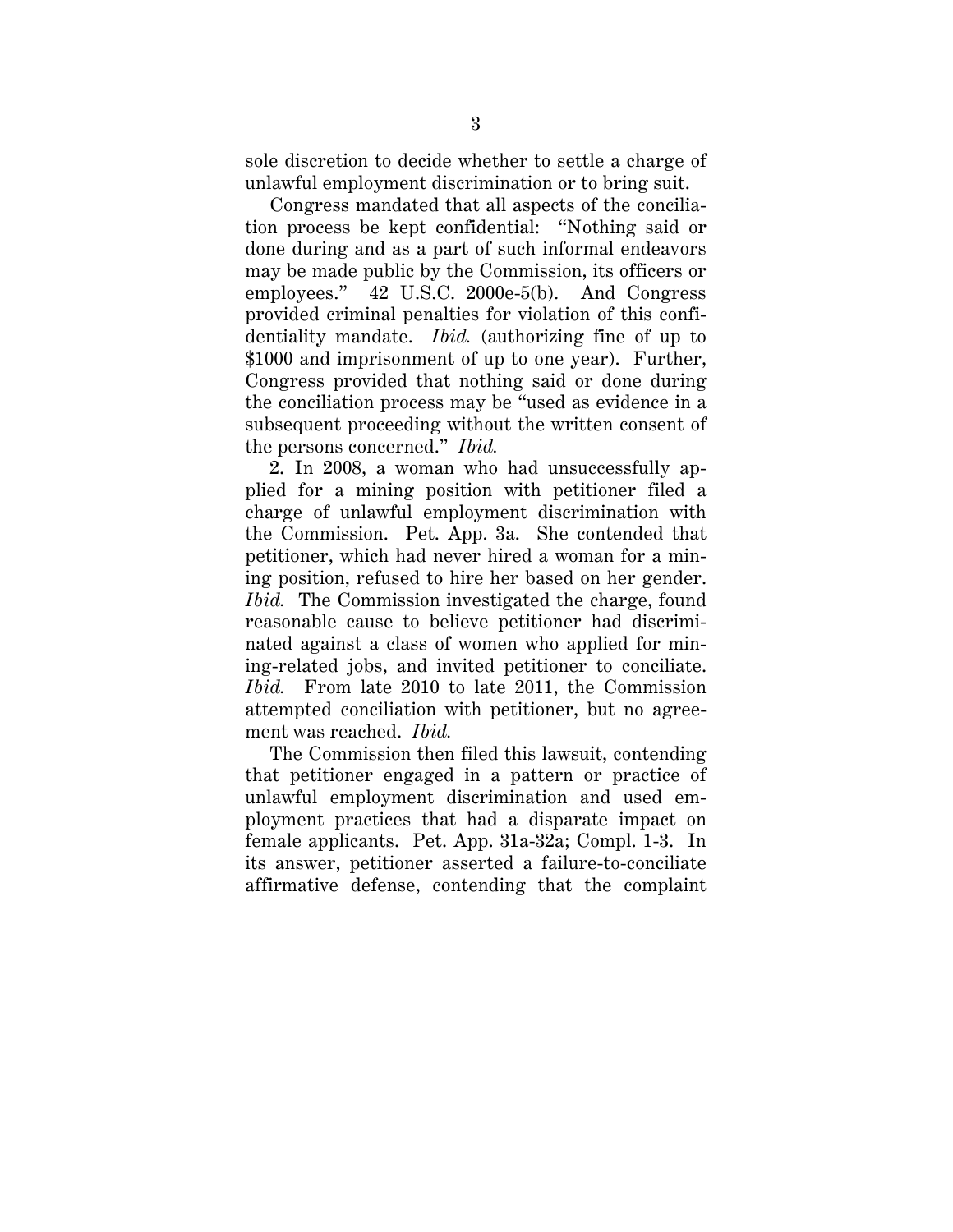should be dismissed because the Commission had failed to expend sufficient efforts on conciliation. Pet. App. 3a; Answer 3.

The Commission responded that Title VII includes no such failure-to-conciliate affirmative defense, and it moved for partial summary judgment on that basis. Pet. App. 4a. In the meantime, petitioner submitted "extensive discovery requests"—including more than 600 requests for admissions of fact—that "s[ought] information about the EEOC's investigation and conciliation efforts." *Id.* at 3a-4a; see p. 18, *infra*. Petitioner also "slowed discovery on the merits" by objecting to the Commission's merits-related discovery requests on "failure to conciliate" grounds. Pet. App. 4a.

3. The district court denied the Commission's summary-judgment motion. Pet. App. 31a-41a. Relying on precedent from other circuits, the court concluded that it may review the Commission's informal settlement efforts to determine whether the Commission "made a sincere and reasonable effort to negotiate." *Id.* at 34a-36a, 40a (citation and internal quotation marks omitted).

The district court denied the Commission's motion for reconsideration but certified to the court of appeals the questions whether and to what extent the Commission's efforts to informally resolve a charge of discrimination prior to suit are judicially reviewable. Pet. App. 42a-55a; see 28 U.S.C. 1292(b).

4. The court of appeals reversed. Pet. App. 1a-30a. The court concluded, based on the statute's text, the lack of any meaningful standard of review, and the statute's overall scheme and purposes, that "an alleged failure to conciliate is not an affirmative defense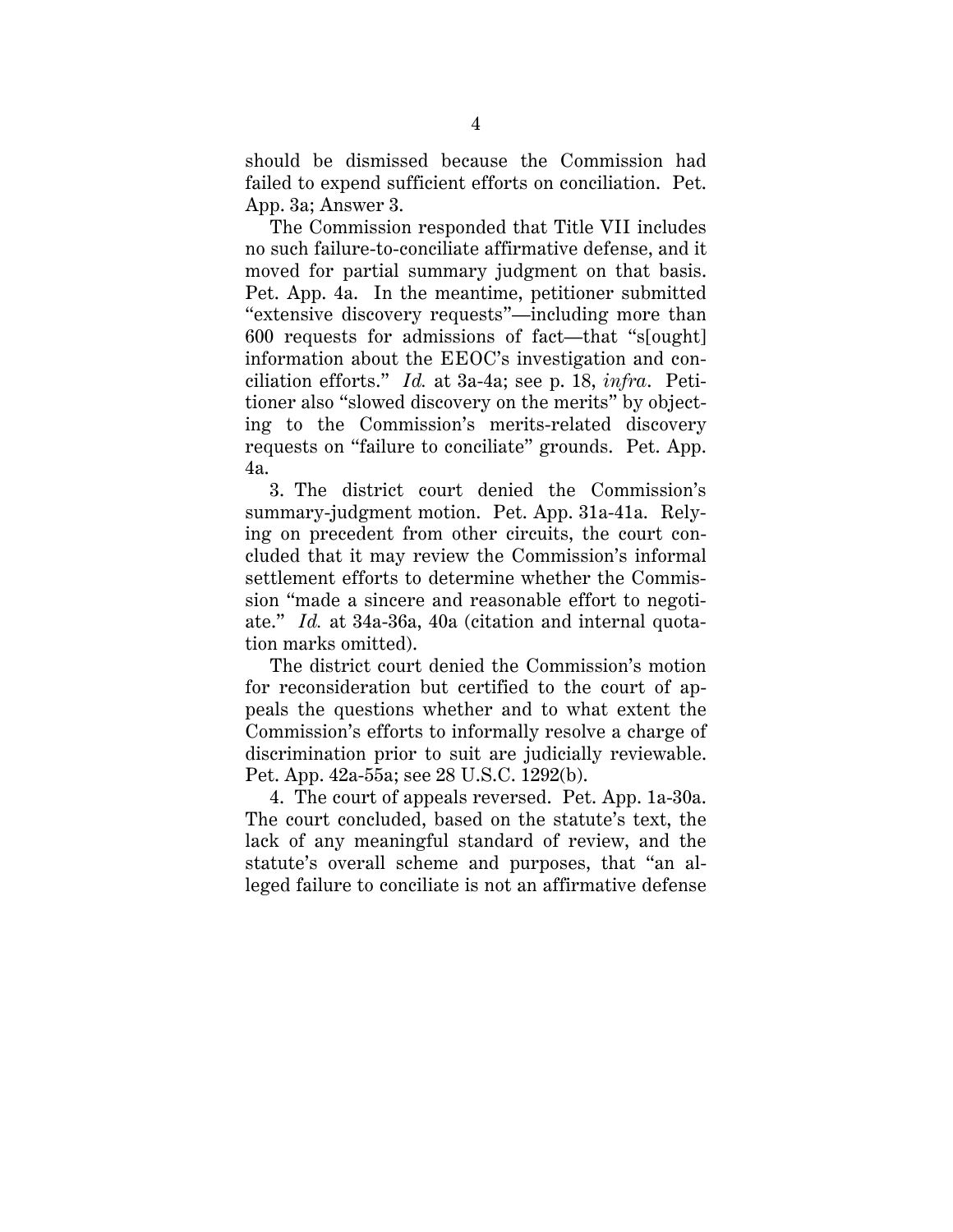to the merits of a discrimination suit." *Id.* at 2a. In the court's view, if the Commission has "ple[aded] on the face of its complaint that it has complied with all procedures required under Title VII" and the relevant documents (letter of determination and notice of conciliation failure) are "facially sufficient," then no further judicial review is warranted. *Id.* at 30a.

The court of appeals observed that the statute "contains no express provision for an affirmative defense," and it concluded that provisions addressing conciliation "mak[e] clear" that "conciliation is an informal process" that is entrusted to "the EEOC's expert judgment." Pet. App. 5a-6a. The court noted that Congress's directive that the Commission "*endeavor to eliminat*e" discrimination using "*informal methods* of conference, conciliation, and persuasion," as well as its statement that any settlement must be "*acceptable to the Commission*," show that Congress intended there to be "deference to agency decisionmaking." *Id.* at 7a (quoting 42 U.S.C. 2000e-5(b) and  $(f)(1)$ ). The court further explained that the statute's requirement that "all details of the conciliation" be kept "strictly confidential," along with its prohibition on the use of informal conciliation efforts "as evidence" in a subsequent proceeding, cannot be reconciled with petitioner's proposed affirmative defense, because those provisions expressly preclude consideration of the materials that would be used to establish or disprove that defense. *Ibid.* (citing 42 U.S.C. 2000e-5(b)).

The court of appeals also concluded that Title VII contains "no meaningful standard" for courts to use to evaluate a failure-to-conciliate affirmative defense. Pet. App. 9a-16a (citation omitted). That is so, the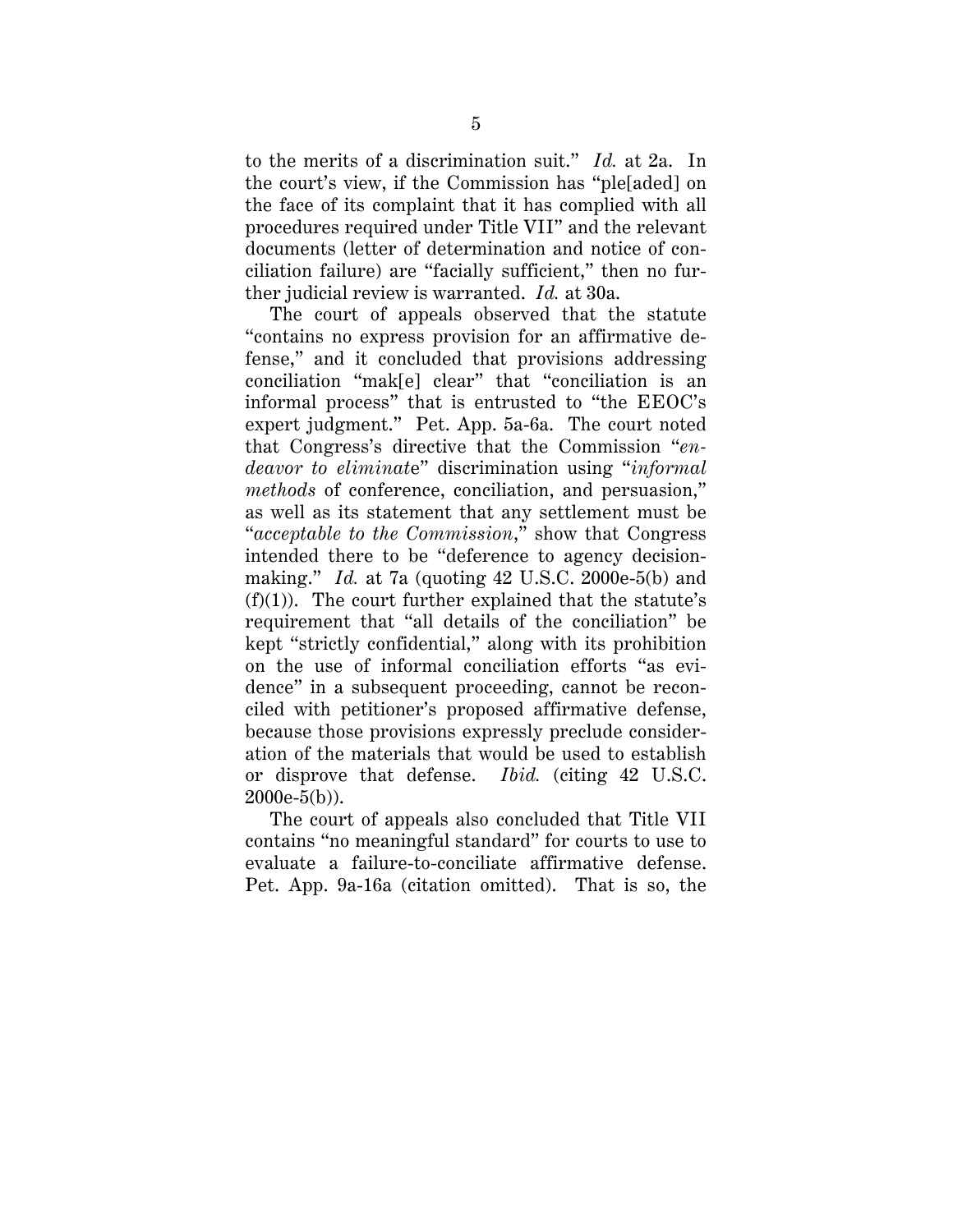court explained, because the statute provides "openended" language about the Commission's duty to informally attempt settlement and gives the Commission "complete discretion to accept or reject an employer's offer." *Id.* at 9a. The court further observed that courts have "varied widely in what evidence they consider and what actions they require of the EEOC," showing that there is no "workable legal standard" for courts to apply to evaluate a failure-to-conciliate affirmative defense. *Id.* at 10a n.2, 16a.

The court of appeals explained that a failure-toconciliate affirmative defense makes no sense in the broader statutory scheme, because such a defense would "invite[] employers to use the conciliation process to undermine enforcement of Title VII rather than to take the conciliation process seriously as an opportunity to resolve a dispute." Pet. App. 16a. And the result of permitting petitioner's proposed defense would be to "protract and complicate Title VII litigation," with "little or no offsetting benefit" in terms of obtaining voluntary compliance with the law. *Id*. at 17a (citation omitted).

Finally, the court of appeals concluded that an alleged failure to engage in sufficient conciliation efforts is not a "sound basis for dismissing a case on the merits," because "[t]he wrong claimed by [petitioner] here is purely one of insufficient process," and "the remedy for a deficiency in process is more process, not letting one party off the hook entirely." Pet. App. 28a-29a. Dismissal of a Title VII claim on the merits would "excuse the employer's (assumed) unlawful discrimination" and impose the "significant social costs of allowing employment discrimination to go unaddressed." *Id.* at 28a, 30a.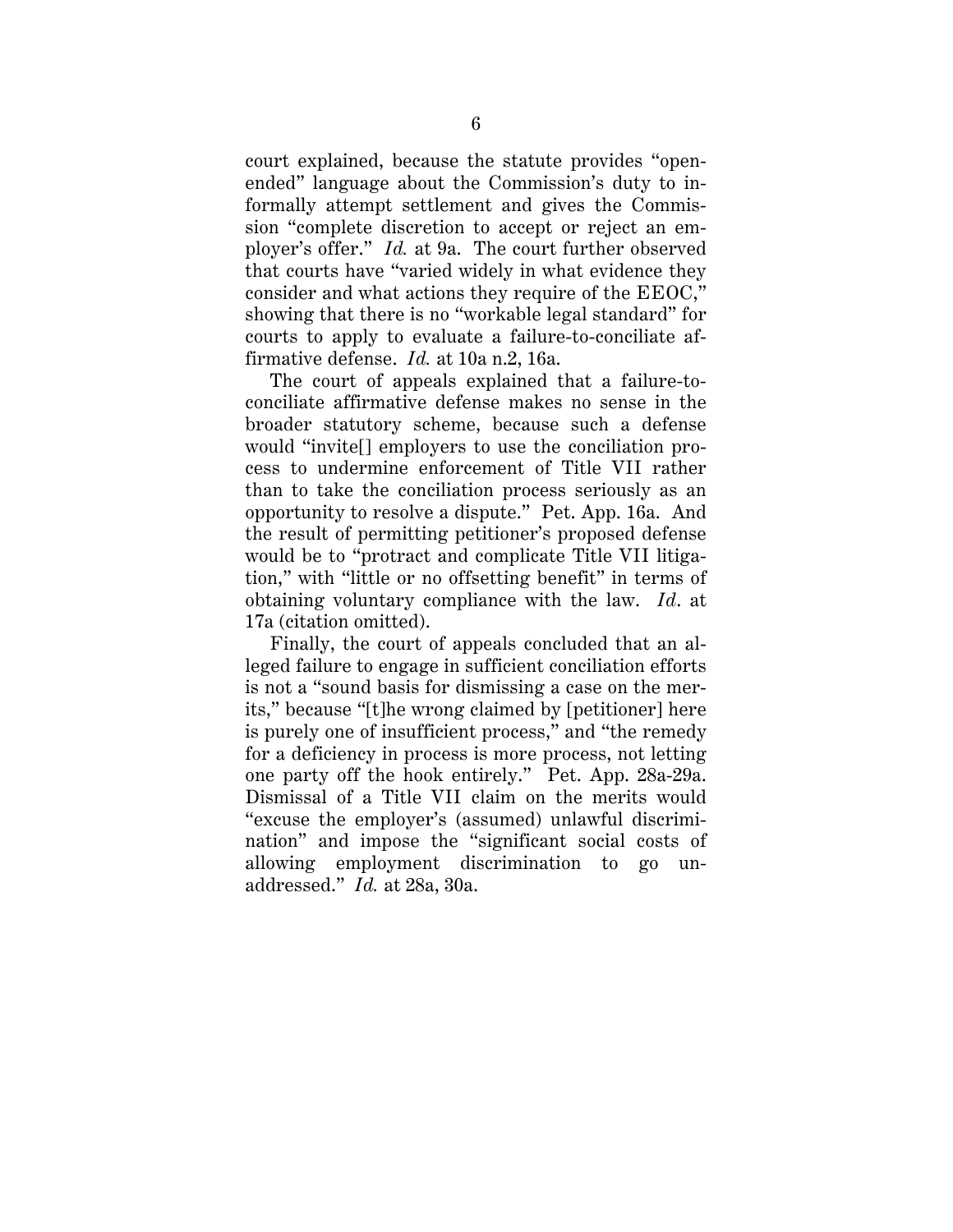### **DISCUSSION**

Petitioner contends (Pet. 12-21) that this Court should grant certiorari to resolve disagreement in the courts of appeals about whether the Commission's failure to conciliate sufficiently provides an implied affirmative defense in a Title VII lawsuit. The court of appeals correctly held that the informal conciliation process is entrusted to the Commission and that an alleged failure to expend sufficient conciliation efforts is not an affirmative defense to a claim of discrimination under Title VII. The Commission agrees with petitioner, however, that this case presents a recurring question of substantial importance on which the courts of appeals have disagreed. Although the question presented arises here in an interlocutory posture, the question is a purely legal one, and this Court's review is necessary to provide guidance to the Commission and to employers. This Court's review of the question presented therefore is warranted.

1. The court of appeals correctly concluded that the Commission's alleged failure to expend sufficient efforts to resolve informally the charge of discrimination does not provide an implied affirmative defense in a Title VII lawsuit.

a. Petitioner seeks an affirmative defense to liability that appears nowhere in the text of Title VII. That Title VII contains no such defense is itself reason enough not to recognize it. And in the particular context of "a statute as precise, complex, and exhaustive as Title VII," which includes detailed and comprehensive enforcement procedures, this congressional silence is "compelling." Pet. App. 6a (citation omitted).

Moreover, the Title VII provisions that do address informal dispute resolution make clear that Congress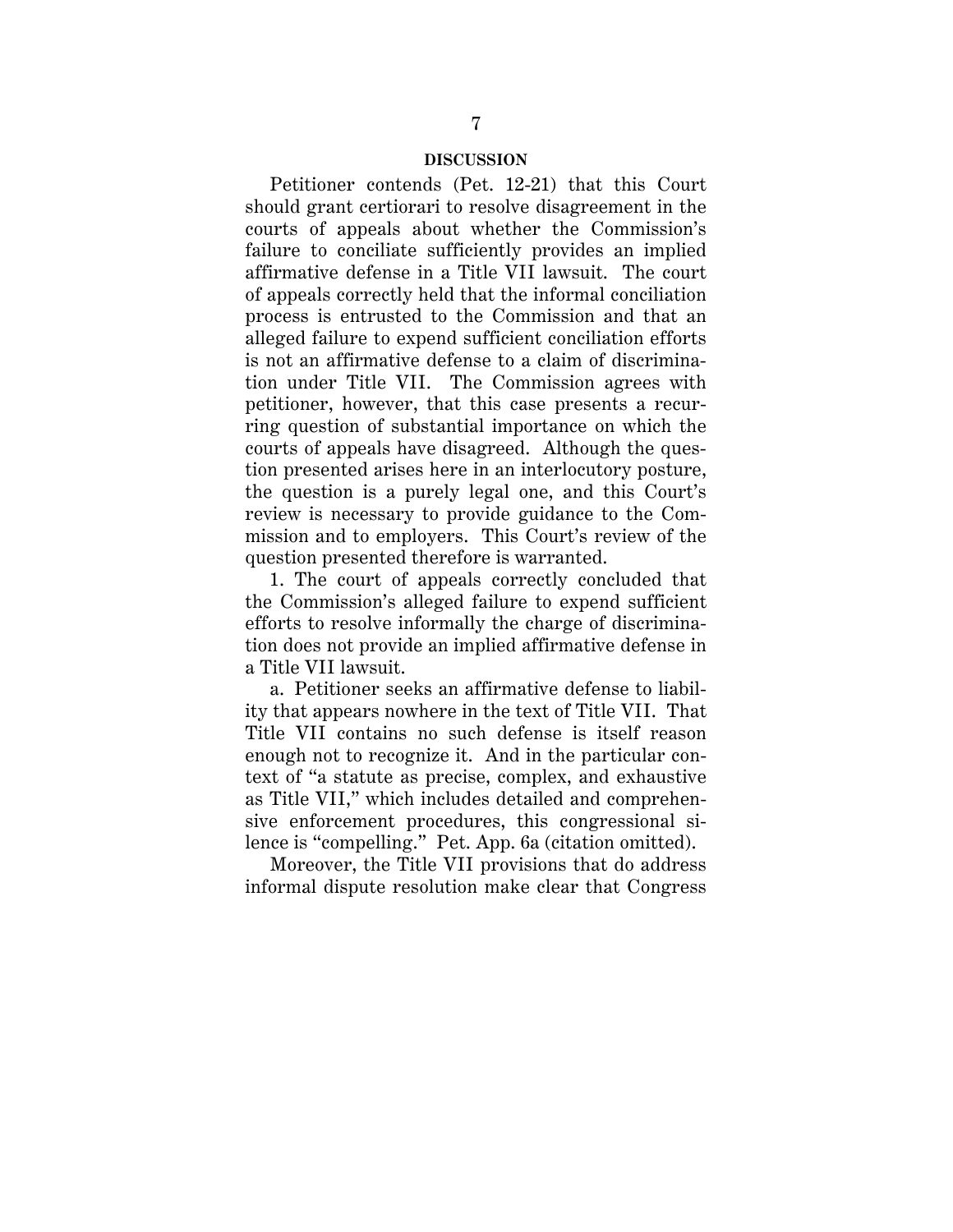did not intend courts to review the Commission's conciliation efforts. The statute directs the Commission to "endeavor to eliminate" unlawful discrimination through "informal methods of conference, conciliation, and persuasion" before filing suit. 42 U.S.C. 2000e-5(b). The statute does not set out any particular procedures the Commission must follow, leaving it up to the agency to decide which combination of "informal methods" to utilize and how long to pursue conciliation. Congress also entrusted to the agency the decision whether to settle the dispute at all by providing that the Commission may sue if it is "unable to secure \* \* \* a conciliation agreement *acceptable to the Commission*." 42 U.S.C. 2000e-5(f)(1) (emphasis added). These provisions demonstrate that "conciliation is an informal process entrusted solely to the EEOC's expert judgment." Pet. App. 6a. As the court of appeals noted, "[i]t would be difficult for Congress to have packed more deference to agency decision-making into so few lines of text." *Id.* at 7a.

The statute's confidentiality provisions reinforce that Congress did not intend to provide an affirmative defense that would enable courts to review the Commission's informal conciliation efforts. Immediately following the provision directing the Commission to "endeavor to eliminate" discrimination through informal conciliation methods, Congress provided that "[n]othing said or done during and as a part of such informal endeavors may be made public by the Commission, its officers or employees, or used as evidence in a subsequent proceeding without the written consent of the persons concerned." 42 U.S.C. 2000e-5(b). Congress included no exceptions to the confidentiality mandate, and it barred use of informal conciliation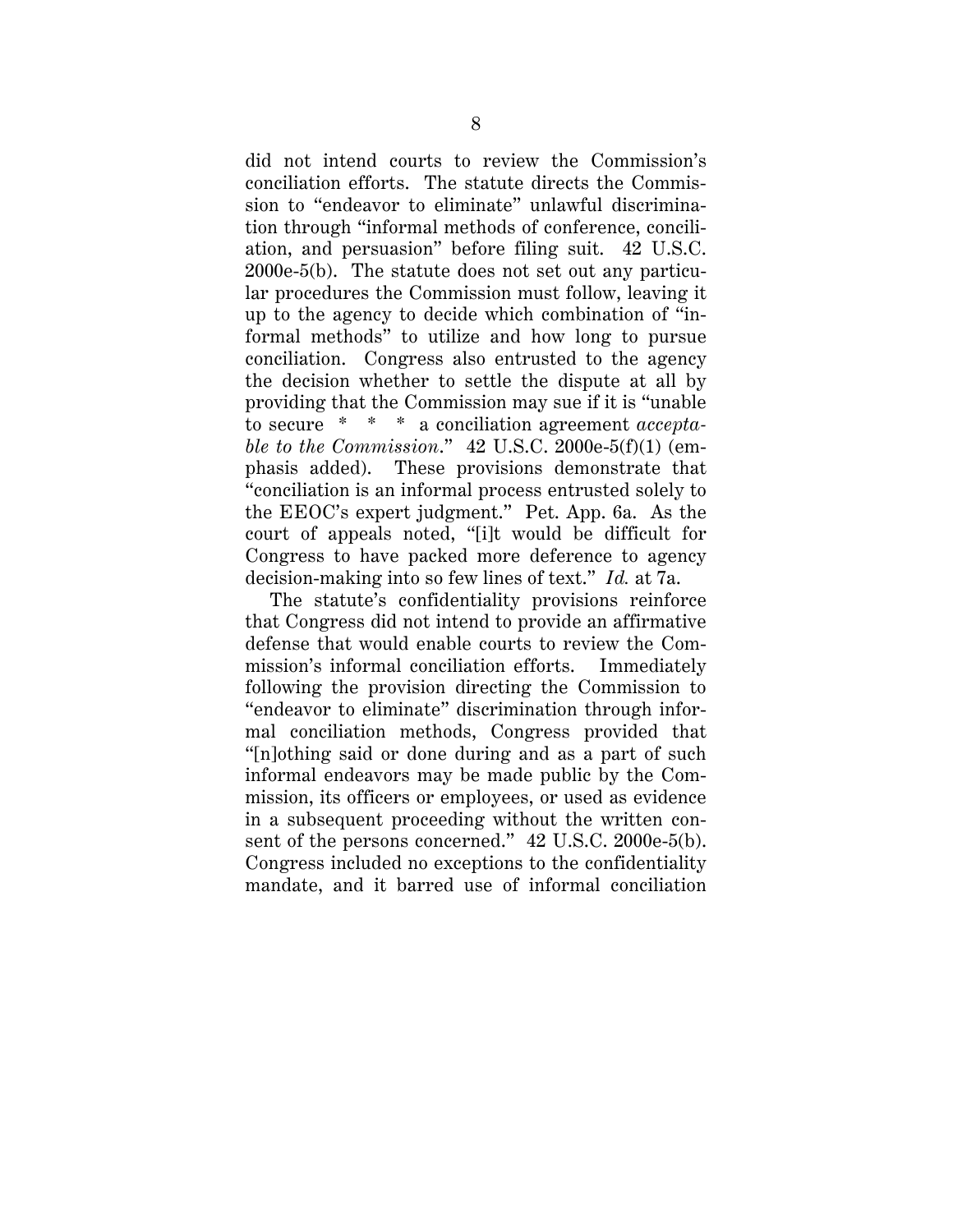proceedings as evidence unless all "persons concerned" consent. And Congress underscored the importance of confidentiality by including criminal penalties for "[a]ny person who makes public information in violation of this subsection." *Ibid*. 1

These provisions refute petitioner's contention that Congress envisioned courts second-guessing the agency's conciliation efforts. As the court of appeals explained, recognizing a failure-to-conciliate affirmative defense would require courts either to respect the statute's confidentiality provisions and "evaluate conciliation without evidence to weigh," or to "construct an implied set of exceptions to the sweeping statutory requirement of confidentiality." Pet. App. 9a. Neither approach is appealing. The court of appeals thus chose appropriately to "stick to the text" and "reject [petitioner's] nonstatutory affirmative defense." *Ibid.*

b. The absence from the statute of any meaningful standard for courts to use to evaluate the Commission's informal dispute-resolution efforts confirms that Congress intended no implied affirmative defense here. As the court of appeals explained, the statute "says nothing about" what steps the Commission must take or how vigorously the Commission must pursue conciliation, and all it says about the substance of settlements is that a conciliation agreement must be "acceptable to the Commission." Pet. App. 9a; 42 U.S.C. 2000e-5(f)(1). By labeling conciliation "informal," by giving the Commission the choice of how to

<sup>&</sup>lt;sup>1</sup> The absolute protection for the confidentiality of conciliation matters contrasts with the bar on disclosure of information obtained during Commission investigations, because that bar lasts only until "the institution of any proceeding \* \* \* involving such information," 42 U.S.C. 2000e-8(e).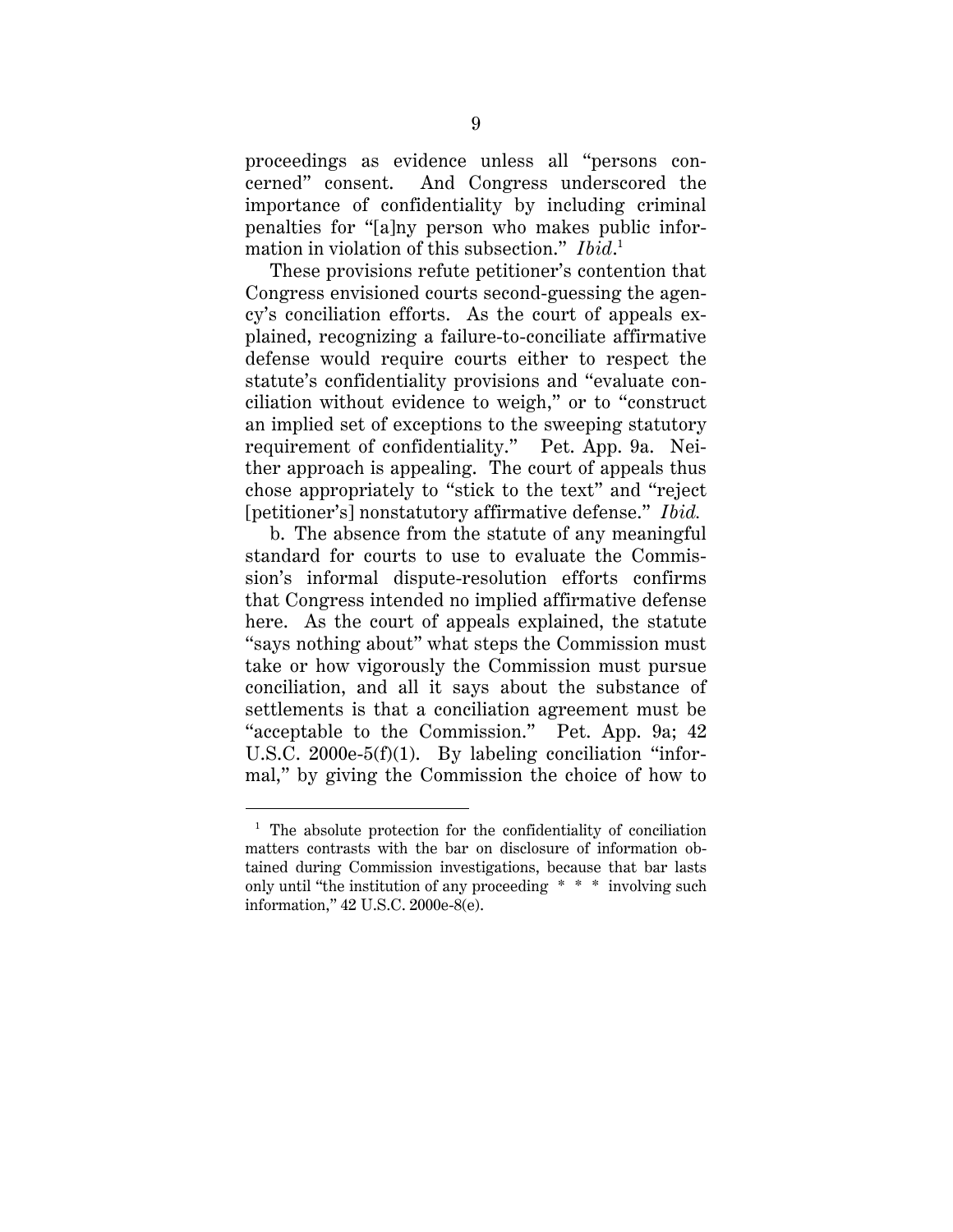attempt settlement (conference, conciliation, or persuasion), by ensuring the process remains confidential, and by entrusting the ultimate decision to settle to the agency, Congress has committed the conciliation process to the agency, rather than providing a "judicially reviewable prerequisite to suit." Pet. App. 9a.

Lacking any express guidance from Title VII's text, the courts that have sought nevertheless to evaluate the Commission's settlement efforts understandably "have struggled to provide meaningful guidance on how to judge the process." Pet. App. 27a. The courts of appeals have articulated different standards for reviewing the Commission's conciliation efforts, see pp. 13-16, *infra*, and even courts applying the same formulations have disagreed on the application of those standards. See Pet. App. 25a-27a; see also *id.* at 10a n.2 (providing numerous examples of disagreement in the courts' approaches). The result is that evaluation of the Commission's conciliation process has been left largely to the ad hoc judgments of individual judges. That is no surprise. Crafting a workable standard for reviewing the Commission's efforts is difficult, in large part because "Title VII leaves the choice to settle or not entirely to the EEOC's unreviewable discretion." *Id.* at 12a-13a.

Petitioner concedes (Pet. 26) that Title VII precludes a court from reviewing the Commission's efforts to decide whether "the *substance* of a settlement proposal is satisfactory," but nevertheless contends that courts may evaluate "the *procedural* adequacy of the Commission's conciliation efforts." But the distinction between substance and procedure in this context is elusive at best, and thus, as the court of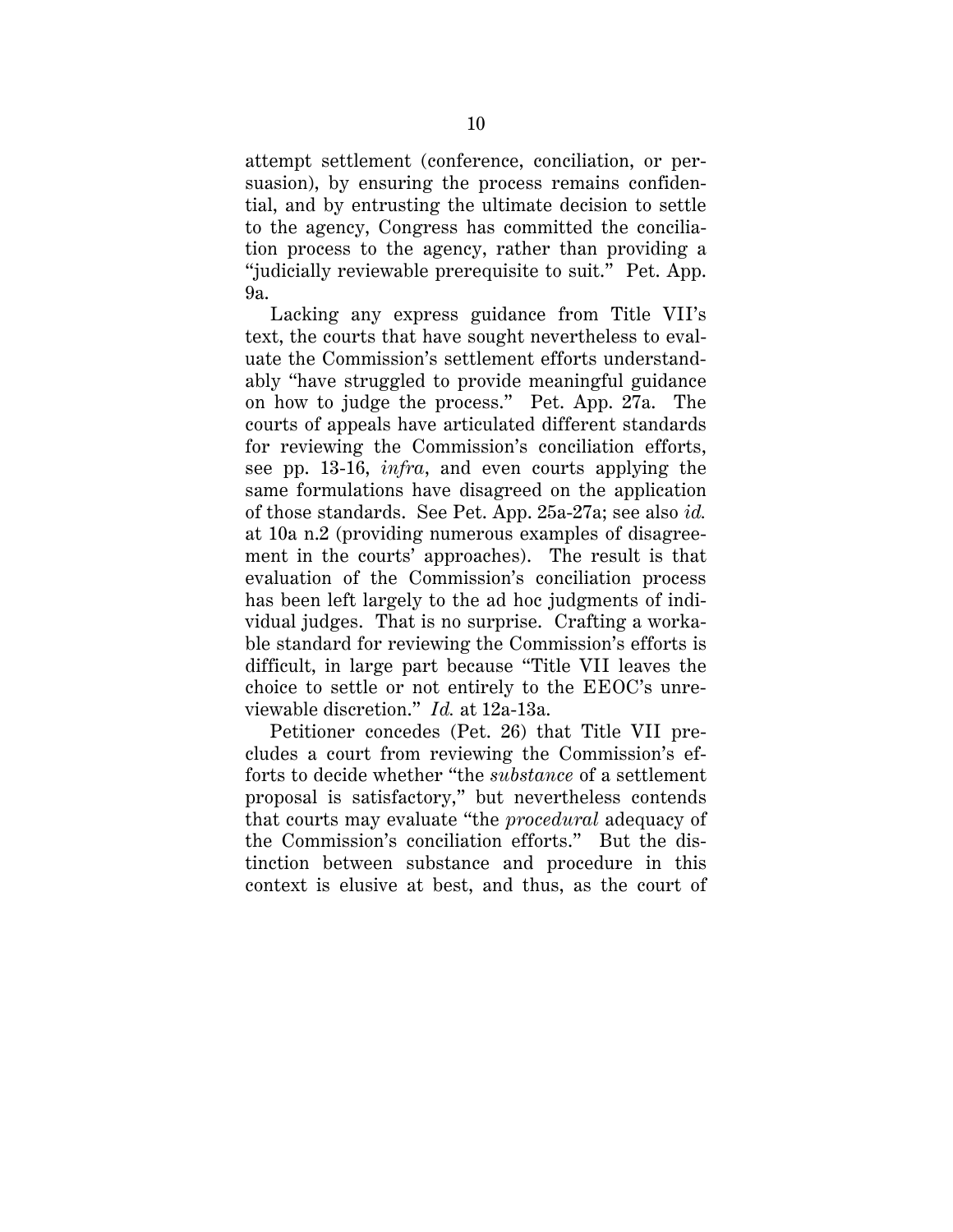appeals noted, reviewing "the conciliation process" "almost inevitably" results in courts' "engag[ing] in a prohibited inquiry into the substantive reasonableness of particular offers." Pet. App. 12a. The inability of courts to develop workable standards, like the absence of any such standards in the text, makes plain that Congress "did not intend for judicial review of conciliation through an implied affirmative defense." *Id.* at  $16a<sup>2</sup>$ 

c. Recognition of an implied failure-to-conciliate affirmative defense also would undermine conciliation. As petitioner acknowledges (Pet. 3, 22-23), Congress preferred that charges of discrimination be resolved informally where possible. Yet petitioner's proposed affirmative defense would have precisely the opposite effect. If the employer knows it may "avoid liability down the road \* \* \* by arguing that the EEOC did not negotiate properly," it has every incentive to thwart the settlement process and to "stockpile exhibits for the coming court battle" rather than to negotiate in good faith with the Commission, especially because "the employer remains free to settle after the EEOC files suit." Pet. App. 17a-18a. As the court of appeals noted, this incentive is greatest in clear cases of employment discrimination: "the stronger the EEOC's case on the merits, the stronger the incentive

<sup>&</sup>lt;sup>2</sup> Petitioner does not contend that the Administrative Procedure Act, 5 U.S.C. 551 *et seq.*, independently authorizes judicial review of the Commission's conciliation efforts. See Pet. App. 14a. Such an argument would fail in any event because, *inter alia*, the Commission's decision that conciliation has failed is not a "final agency action" within the meaning of 5 U.S.C. 704, and because the decision whether to reach a conciliation agreement is one "committed to agency discretion by law," 5 U.S.C. 701(a)(2).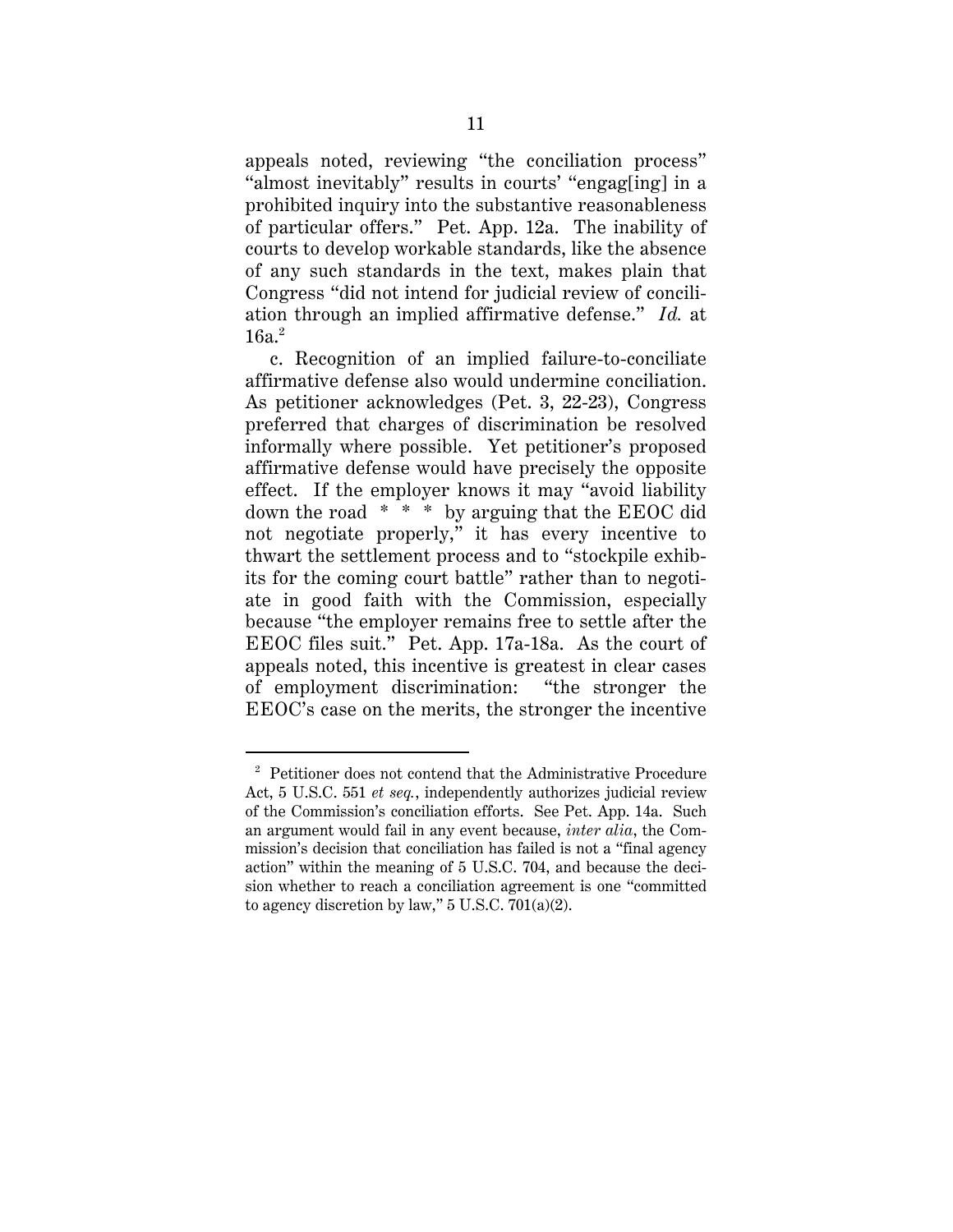to use a failure-to-conciliate defense." *Id.* at 18a. The effect would be to "protract and complicate Title VII litigation," shifting the focus from the charge of unlawful discrimination to the collateral question whether the agency did enough to settle the charge before filing suit. *Id.* at 17a (citation omitted).

Petitioner contends (Pet. 35-37) that judicial review is nevertheless necessary to ensure that the Commission undertakes good-faith conciliation efforts. But that is wrong. The Commission takes seriously its obligation to endeavor to informally resolve charges of discrimination, see, *e.g., United States Postal Serv.* v. *Gregory*, 534 U.S. 1, 10 (2001) (noting that "a presumption of regularity attaches to the actions of Government agencies"), and the reality of budget and resource constraints reinforces the Commission's commitment in that regard, providing "powerful incentives to conciliate." Pet. App. 20a. And the Commission's enforcement record establishes that it has been successful in seeking to resolve charges informally. For example, in 2013, the Commission received over 90,000 charges of unlawful discrimination (under all anti-discrimination statutes it enforces), found reasonable cause in 3515 cases, and successfully conciliated in 1437 cases, filing suit on the merits in only 131 cases.<sup>3</sup> Consistent with those figures, the Commission has obtained far greater monetary recovery

<sup>&</sup>lt;sup>3</sup> See EEOC, *EEOC Litigation Statistics, FY 1997 through FY 2013*, http://www.eeoc.gov/eeoc/statistics/enforcement/litigation.cfm (*EEOC Litigation Statistics*) (last visited May 22, 2014); EEOC, *All Statutes, FY 1997 - FY 2013*, http://www.eeoc.gov/eeoc/ statistics/enforcement/all.cfm (*All Statutes*) (last visited May 22, 2014).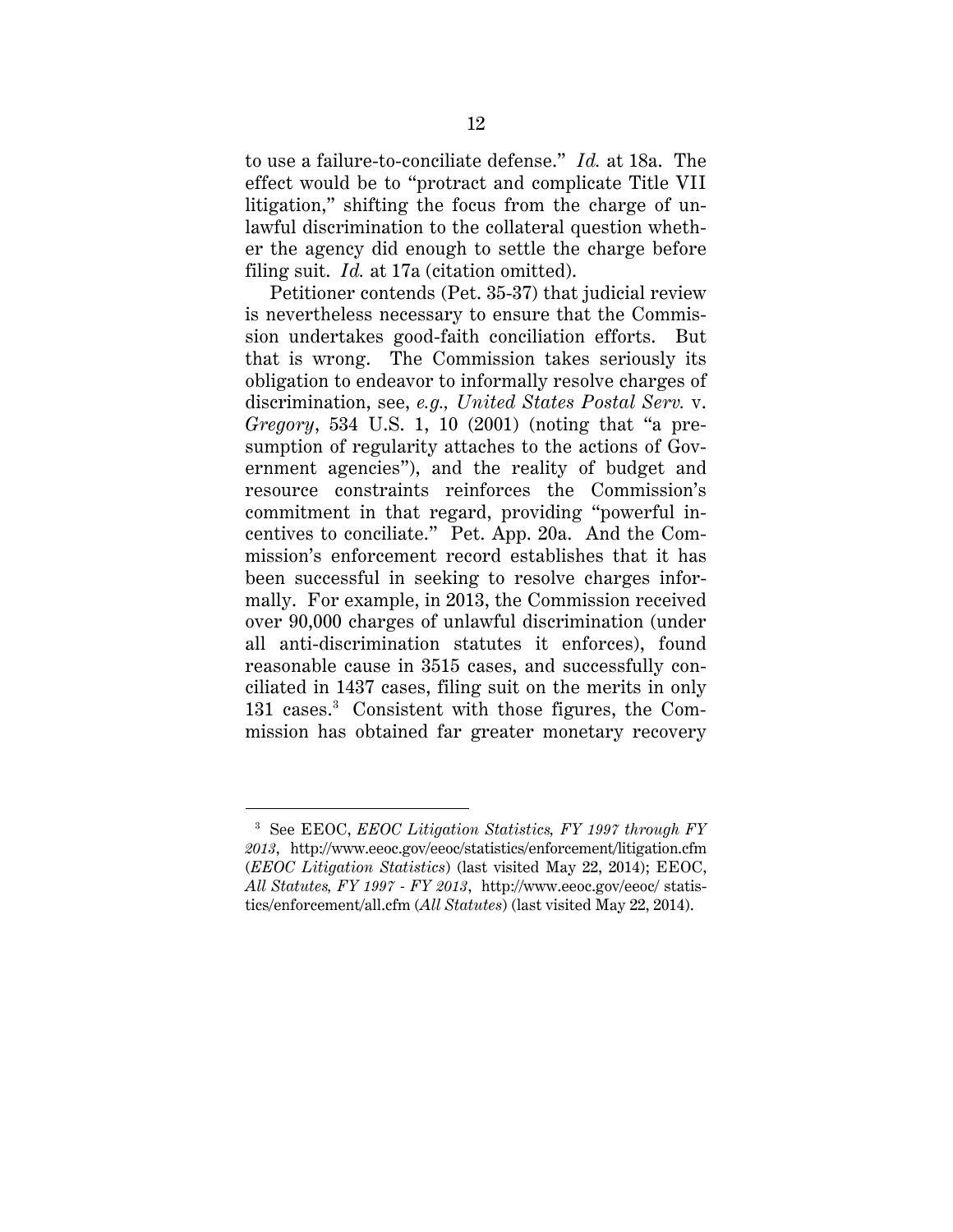through non-litigation resolutions than through litigation.4

Moreover, a failure-to-conciliate affirmative defense would result in legitimate claims of employment discrimination being dismissed—a remedy that is far too "final and drastic" for the deficiency in process alleged. Pet. App. 28a-30a. As the court of appeals observed, any purported defect in the conciliation process provides no "sound basis for dismissing a case on the merits," because "the remedy for a deficiency in process is more process, not letting one party off the hook entirely." *Id.* at 28a, 29a. Dismissal of a Title VII claim on the merits would "excuse the employer's (assumed) unlawful discrimination" and impose the "significant social costs of allowing employment discrimination to go unaddressed." *Id.* at 28a, 30a. There is, in short, no warrant to develop an extra-statutory failure-to-conciliate affirmative defense to allow employers to avoid liability for employment discrimination.

2. The courts of appeals have disagreed about whether and to what extent courts may review the Commission's alleged failure to engage in sufficient conciliation efforts before filing a Title VII lawsuit. The court of appeals in this case held that courts may not review the Commission's conciliation efforts and that there is no implied failure-to-conciliate affirmative defense for Title VII defendants. Pet. App. 30a. In contrast, the Second, Fourth, Fifth, Sixth, Eighth, Tenth, and Eleventh Circuits have held that courts

<sup>4</sup> See *EEOC Litigation Statistics* and *All Statutes* (together reporting that in 2013, the Commission obtained \$ 372.1 million through non-litigation resolutions, but recovered just \$ 38.6 million through litigation).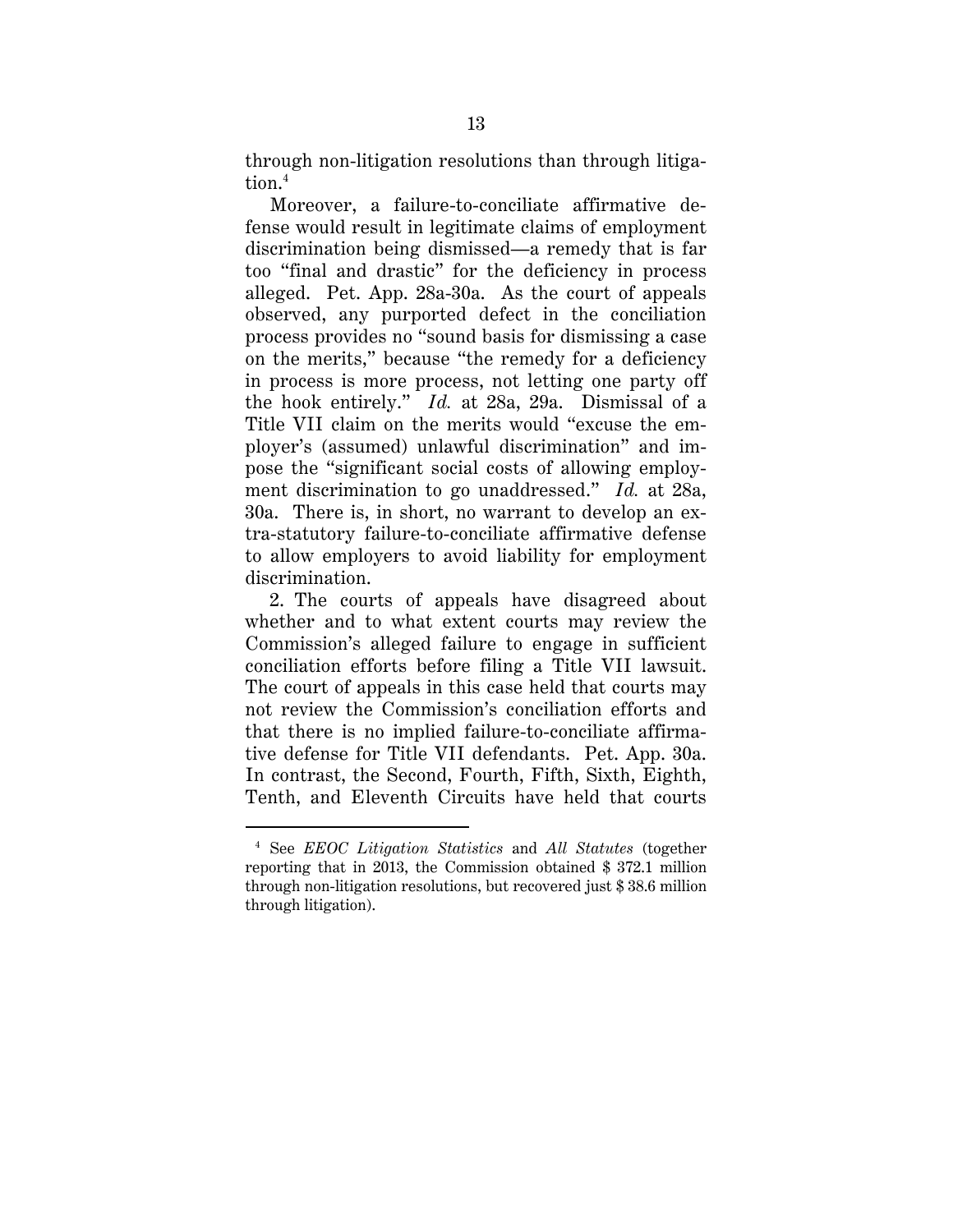may inquire into the sufficiency of the Commission's informal conciliation efforts. Those courts' approaches differ on what standard the Commission must meet and whether failure to meet that standard justifies dismissal of a Title VII lawsuit on the merits.

The Fourth, Sixth, and Tenth Circuits, for example, have held that courts may review the sufficiency of the Commission's conciliation efforts to decide if the Commission "ma[de] a good faith effort to conciliate the claim." *EEOC* v. *Keco Indus., Inc.,* 748 F.2d 1097, 1102 (6th Cir. 1984); see *EEOC* v. *Radiator Specialty Co.*, 610 F.2d 178, 183 (4th Cir. 1979); *EEOC* v. *Zia Co.*, 582 F.2d 527, 533-534 (10th Cir. 1978). These courts have varied in describing what effect a finding of insufficient conciliation efforts would have on a Title VII lawsuit. Compare *Patterson* v. *American Tobacco Co.*, 535 F.2d 257, 272 (4th Cir.) (sexdiscrimination allegations in the complaint should be dismissed based on a failure to conciliate), cert. denied, 429 U.S. 920 (1976), with *Zia Co.*, 582 F.2d at 533-534 (remedy for insufficient conciliation efforts is additional process). Although these courts have not given much content to their good-faith standard, it is clear that the standard in practice is far from "modest" (Pet. 17). $^5$ 

<sup>5</sup> See, *e.g.*, *Keco*, 748 F.2d at 1101-1102 (reviewing the terms of a proposed settlement agreement and deciding whether conciliation efforts had sufficiently "broke[n] down"); *Radiator Specialty Co.*, 610 F.2d at 183 (examining all communications between the parties before concluding that the failure to reach agreement "cannot be attributed to the Commission"); *Zia Co.*, 582 F.2d at 531-534 (reviewing the parties' interactions in detail and concluding that the Commission should have "given" the respondent "more time").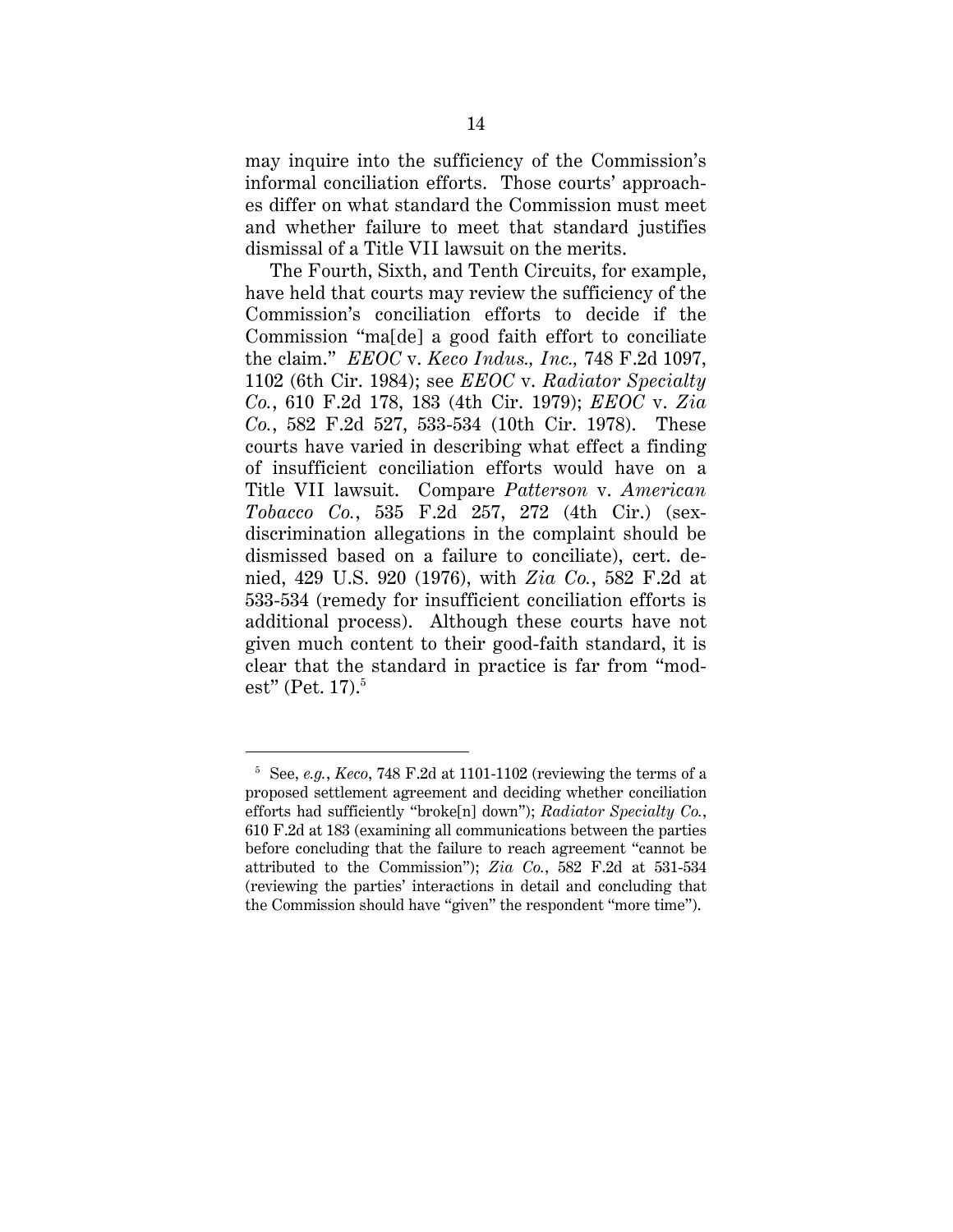The Fifth and Eleventh Circuits have utilized a more searching three-part test for evaluating the sufficiency of the Commission's conciliation efforts. Under that test, the courts ask whether the Commission (1) has sufficiently explained its reasonable cause determination to the employer, (2) has provided the employer with a sufficient opportunity to comply voluntarily, and (3) has responded "in a reasonable and flexible manner to the reasonable attitudes of the employer." *EEOC* v. *Asplundh Tree Expert Co.*, 340 F.3d 1256, 1259 (11th Cir. 2003); *EEOC* v. *Klingler Elec. Corp.*, 636 F.2d 104, 107 (5th Cir. 1981) (per curiam). The Second Circuit has adopted that test in the context of the Age Discrimination in Employment Act of 1967 (ADEA), 29 U.S.C. 621 *et seq.*, which also includes a conciliation provision. See *EEOC* v. *Johnson & Higgins, Inc.*, 91 F.3d 1529, 1534 (2d Cir. 1996), cert. denied,  $522$  U.S.  $808$   $(1997)^6$ . The courts that apply this test have authorized dismissal of discrimination lawsuits on the merits when the courts deem the Commission's conciliation efforts unsatisfactory.7

<sup>6</sup> See also *EEOC* v. *Sears, Roebuck & Co.*, 650 F.2d 14, 18-19 (2d Cir. 1981) (in the Title VII context, stating the Commission "must make a genuine effort to conciliate with respect to each and every employment practice complained of" and "must afford a fair opportunity to discuss" the challenged practices (citation and internal quotation marks omitted)).

<sup>7</sup> See, *e.g.*, *Asplundh Tree Expert Co.*, 340 F.3d at 1261; *Sears, Roebuck & Co.*, 650 F.2d at 19; see also *EEOC* v. *Agro Distribution, LLC*, 555 F.3d 462, 469 (5th Cir. 2009) (stating that "dismissal" would be an "appropriate sanction" in the context of a lawsuit under the Americans with Disabilities Act of 1990, 42 U.S.C. 12101 *et seq.*); but see also *EEOC* v. *Pet, Inc., Funsten Nut Div.*, 612 F.2d 1001, 1002-1003 (5th Cir. 1980) (per curiam) (stating that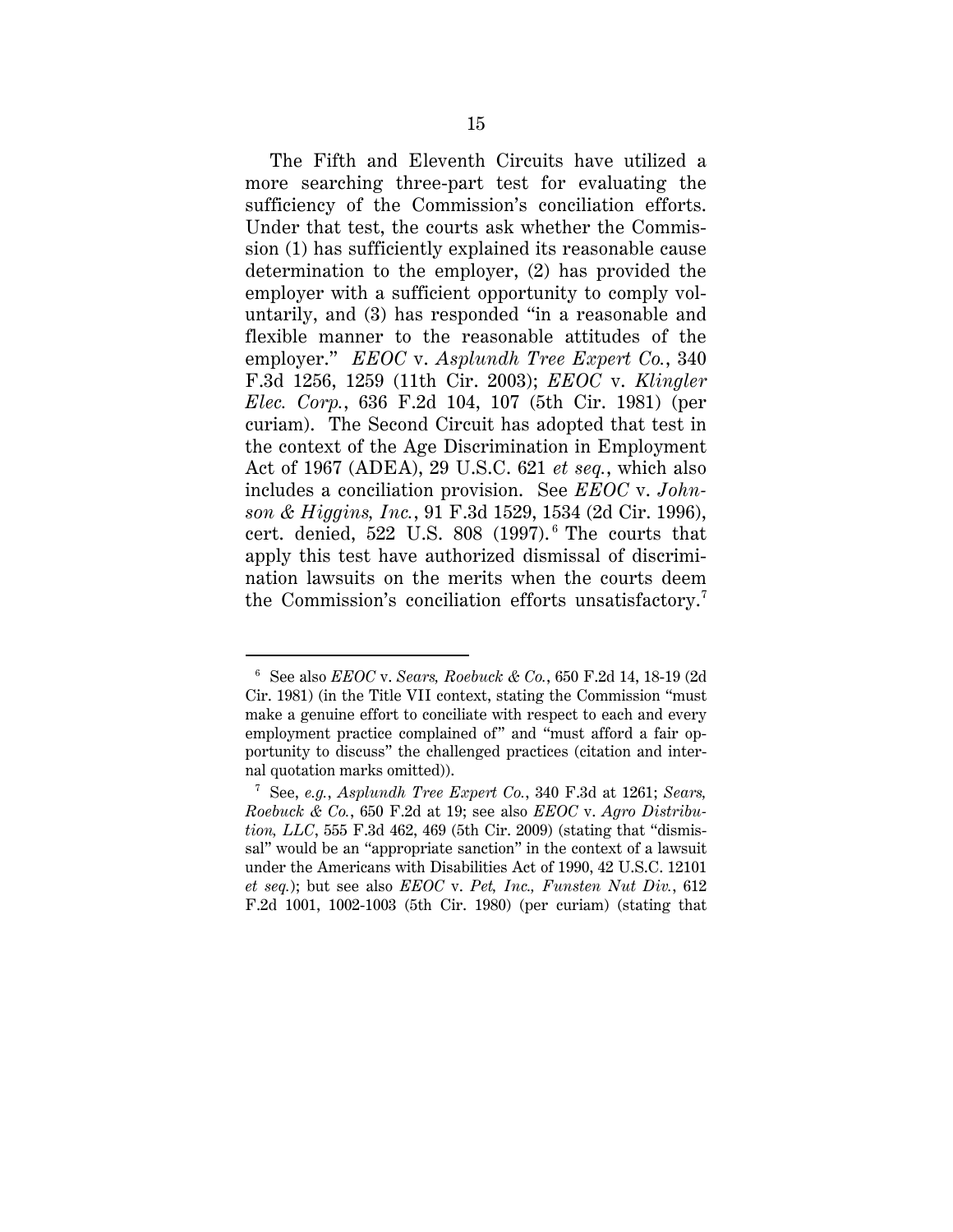And the three-part test has proven to be quite prob $ing.^8$ 

Petitioner also cites (Pet. 14) cases from the Eighth and Ninth Circuits. The Eighth Circuit has affirmed the dismissal of a complaint based on the conclusion that the Commission's investigation and conciliation efforts were insufficient, but it did not clearly articulate the standard for scrutinizing the Commission's actions. See *EEOC* v. *CRST Van Expedited, Inc.*, 679 F.3d 657, 676-677 (8th Cir. 2012). The Ninth Circuit has not addressed whether Title VII includes an implied failure-to-conciliate affirmative defense; the cited cases (Pet. 14) say only that "failure to conciliate can be a basis for awarding attorney's fees to a defendant in a Title VII case." *EEOC* v. *Bruno's Rest.*, 13 F.3d 285, 288-289 (9th Cir. 1993); see *EEOC* v. *Pierce Packing Co.*, 669 F.2d 605, 608-609 (9th Cir. 1982) (similar). $9^9$ 

 $\ddot{\phantom{a}}$ 

<sup>9</sup> The question whether courts may review the Commission's conciliation efforts in a Title VII case is presented in a pending case in the Ninth Circuit. See *EEOC* v. *The Geo Grp., Inc.*, No. 13-

appropriate response to insufficient conciliation efforts in a Title VII case is to stay the litigation to permit additional negotiations).

 $8$  See, *e.g.*, *Sears, Roebuck & Co.*, 650 F.2d at 17-19 (although the Commission attempted conciliation for 14 months, with 28 meetings between the parties and "extensive correspondence," court affirmed dismissal of the lawsuit because the Commission sought a conciliation agreement that was nationwide in scope, but sued regarding discrimination at only two stores); *Klingler Elec. Corp.*, 636 F.2d at 107 (calling for a "thorough inquiry" into the terms of the proposed settlement agreement; the "materiality of the information" the employer proposed to add to the agreement; "the history of negotiations"; and "the nature of the EEOC's counterproposal and [the employer's] response" in order to judge "the reasonableness and responsiveness of the EEOC's conduct under all the circumstances").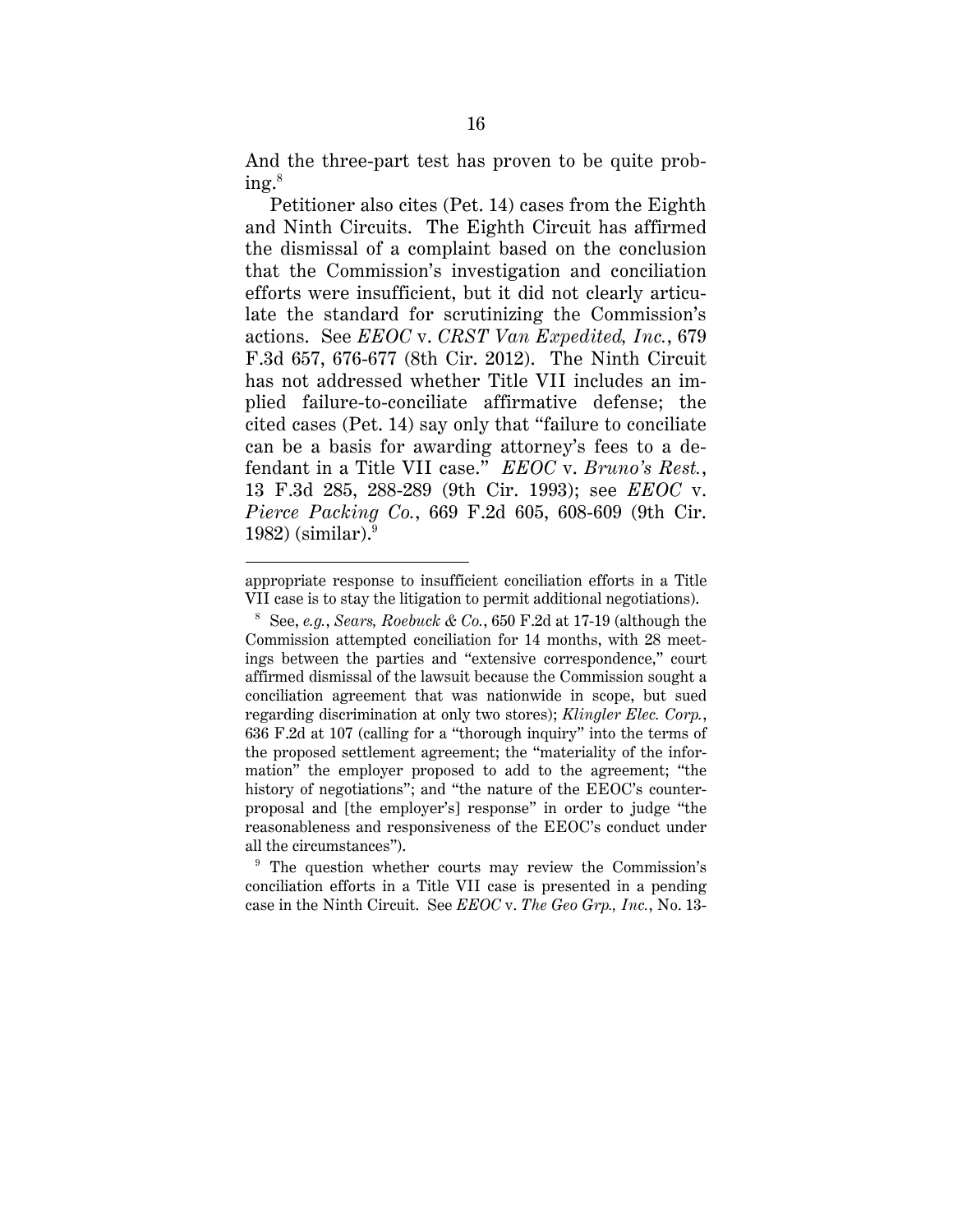The disagreement in the circuits on this issue is unlikely to be resolved without this Court's intervention. The court below circulated its opinion to all active Seventh Circuit judges, and no judge called for en banc review of the decision. Pet. App. 25a n.3. The approaches in the other circuits are longstanding. Accordingly, there is disagreement in the circuits warranting this Court's review.

 3. Resolution of the question whether Title VII includes an implied failure-to-conciliate affirmative defense will have significant consequences for the enforcement of Title VII and other laws. Congress has directed the Commission to attempt conciliation before filing suit not only under Title VII, but also under the ADEA, see 29 U.S.C. 626(b), the Americans with Disabilities Act of 1990, see 42 U.S.C. 12117 (incorporating Title VII procedures), and the Genetic Information Nondiscrimination Act of 2008, see 42 U.S.C. 2000ff-6(a)(1) (Supp. V 2011) (incorporating Title VII procedures). Other statutes containing conciliation requirements also may be affected by resolution of the question presented. See 2 U.S.C.  $437g(a)(4)(A)(i)$  (federal election law); 42 U.S.C. 3610(b)(1) (Fair Housing Act).

The disagreement in the circuits has placed the Commission in an untenable position. The Commission is statutorily required to endeavor to resolve disputes through informal conference, conciliation, and persuasion. Yet the wide variety in the courts' approaches makes it increasingly difficult for the agency to ensure that its informal efforts are sufficiently robust to avoid dismissal of meritorious law-

<sup>16292 (9</sup>th Cir.) (opening brief and answering brief have been filed; reply brief is due on June 18, 2014).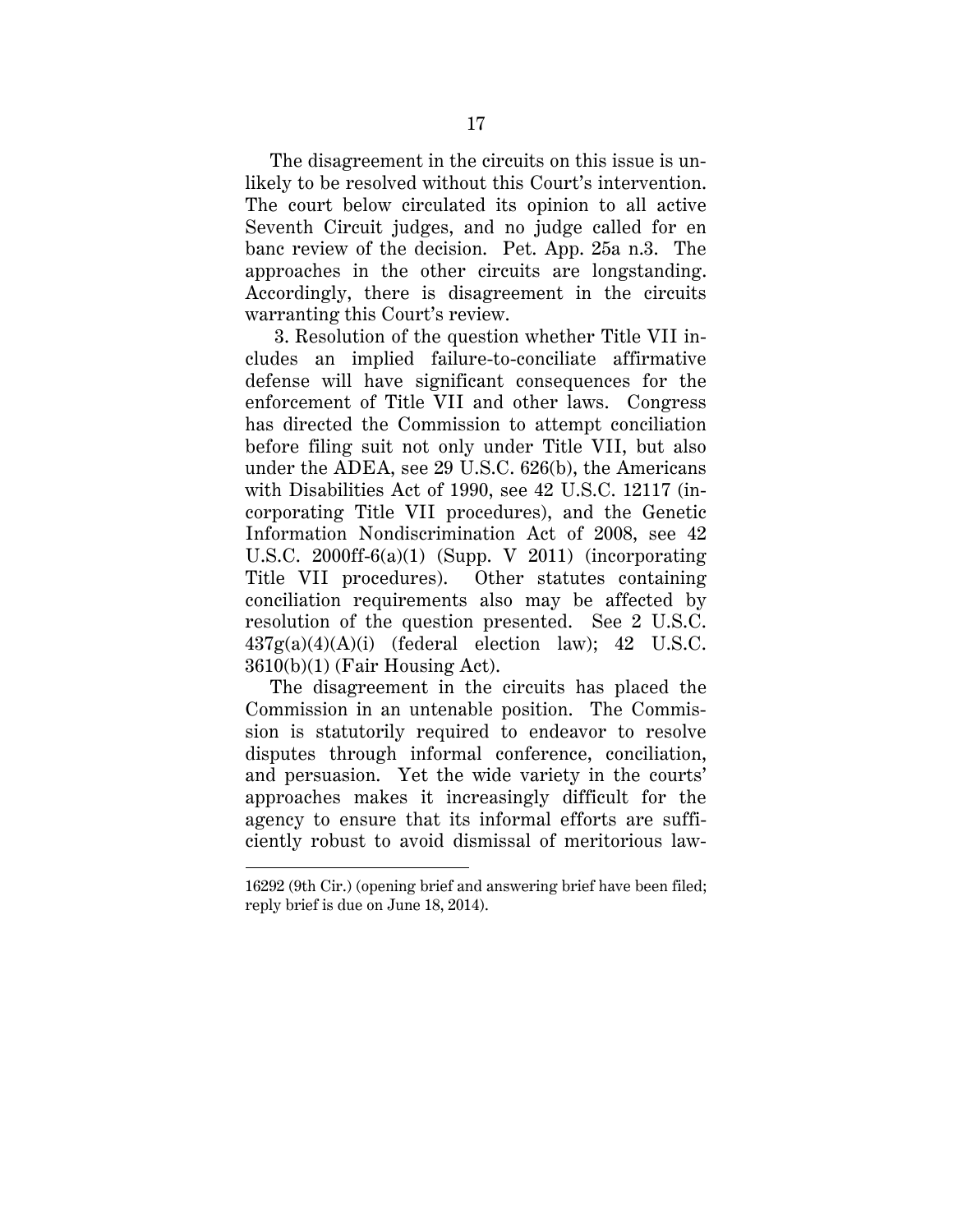suits on failure-to-conciliate grounds, and conciliation itself has become more protracted, resource-intensive, and time consuming. Further, in many circuits the agency is forced to choose between following Congress's mandate that everything "said or done" during the conciliation process be kept confidential and may not be used as evidence "in any subsequent proceeding" (42 U.S.C. 2000e-5(b)) and responding to an employer's failure-to-conciliate defense by disclosing its efforts to conciliate.

Moreover, the recognition of an implied failure-toconciliate affirmative defense has created incentives for employers to treat conciliation not as a means to resolve disputes voluntarily, but as an opportunity to develop an affirmative defense for litigation. Numerous employers have challenged the adequacy of the Commission's conciliation efforts, and these challenges have led to substantial collateral litigation that is wholly unrelated to the merits of the underlying employment-discrimination lawsuits. In this case, for example, petitioner spent two years seeking extensive discovery about the Commission's investigation and conciliation efforts. Pet. App. 3a. It submitted 696 requests for admissions of fact, 645 of which related to the Commission's investigation or conciliation, Pet. First Reqs. for Admis. 1-5 & Attachs. 1-44 (June 27, 2012) (Docket entry No. 25), and it objected to meritsbased discovery based on the Commission's "asserted failure to conciliate." Pet. App. 3a-4a; see Mot. for Partial Summ. J. Ex. E, at 3, 5-12 & Ex. F, at 2-20 (July 30, 2012) (Docket entry No. 32). The implied failure-to-conciliate affirmative defense has become "a potent weapon in the hands of employers who have no interest in complying voluntarily with the Act, who